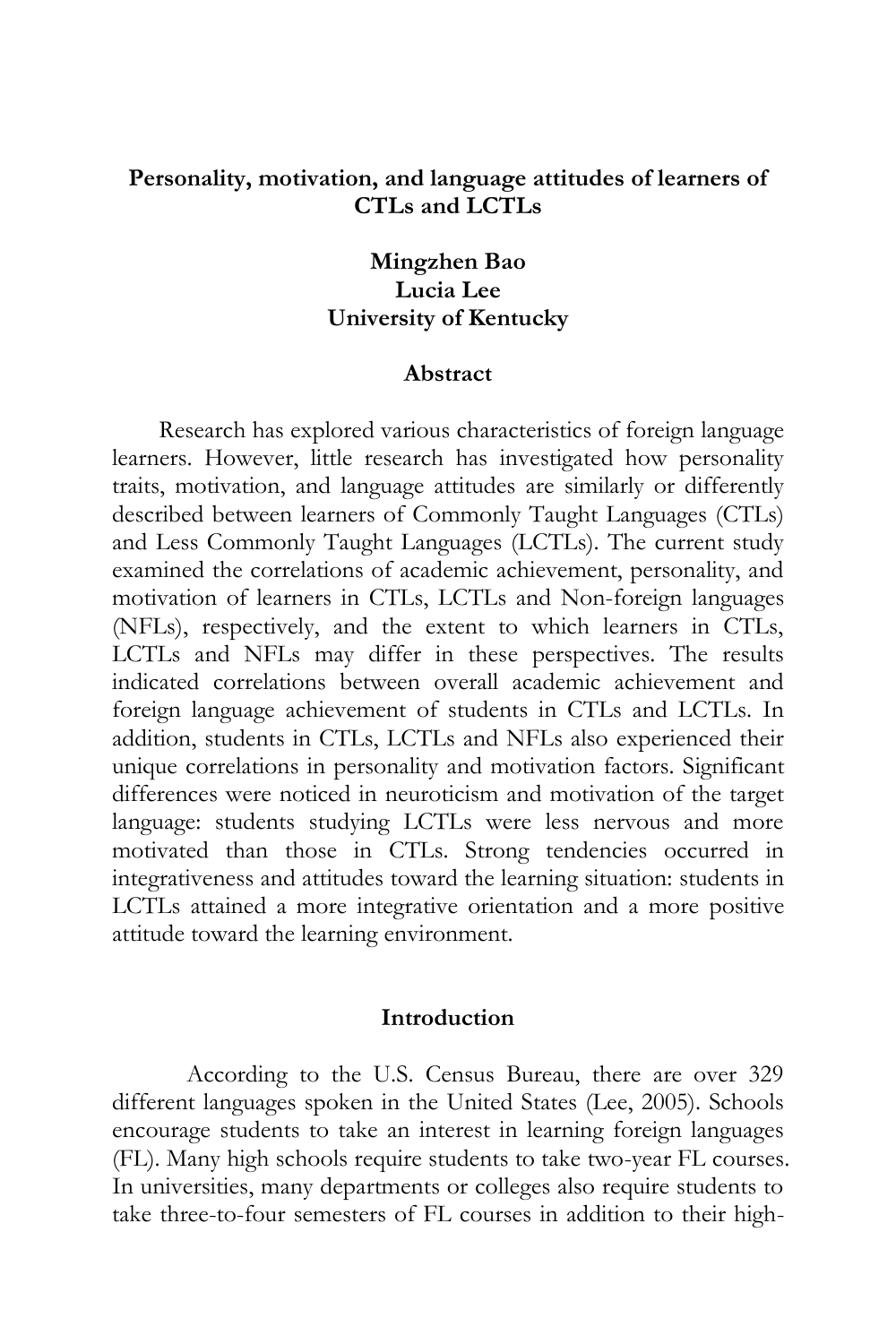school FL background. Thus, students register for FL courses with various intentions of satisfying language requirements, learning about other cultures, communicating with non-English speaking countries, facilitating career planning and so forth. While previous studies examined the individual differences in FL learning, little research has investigated the characteristics of students in Commonly Taught Languages (CTLs) and Less Commonly Taught Languages (LCTLs) in aspects of personality and motivation. In the present study, the authors examined students' personality traits, motivation and language attitudes, as well as their academic performance in three groups of CTLs, LCTLs and students without college-level foreign language learning.

# **Commonly Taught Languages and Less Commonly Taught Languages**

FLs are usually categorized as Commonly Taught Languages (CTLs) and Less Commonly Taught Languages (LCTLs). While definitions vary, LCTLs in the United States typically encompass lowenrollment and infrequently taught languages, such as Arabic, Chinese, Japanese, and Russian. CTLs refer to FLs that are commonly known and widely taught in high schools and colleges, such as Spanish and French (Brecht & Walton, 1994; Brown, 2009; Furman, Goldberg & Lusin, 2007; Ging, 1994). It is important to note that while LCTLs are spoken by over 80% of the world's population, they are taught in only 1% of the secondary schools in the United States, and only 10.2% of the postsecondary institutes ("Report of the MLA Task Force on the Less Commonly Taught Language," 2006). Due to limited resources, teaching LCTLs becomes a difficult task: more often LCTLs are not offered beyond intermediate-level courses; LCTLs are usually taught to achieve fluency rather than applying the languages to social and historical settings (Joseph, 2006).

In recent years, a rapidly changing world order has prompted renewed interest in providing a national capacity for dealing with languages and cultures beyond those of Western Europe (Brecht & Walton, 1994). The Foreign Language Assistance Act focuses on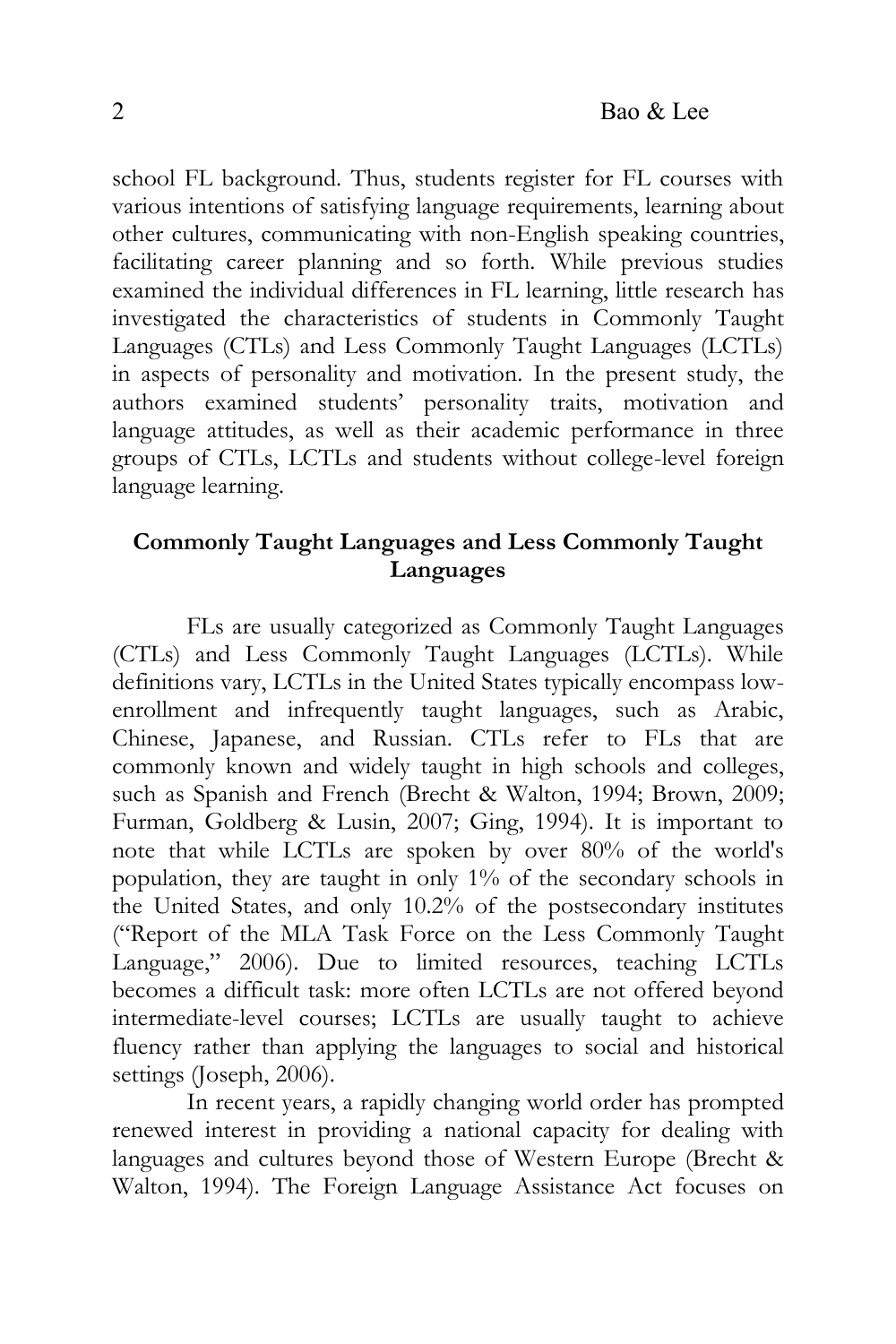introducing Arabic, Chinese, Japanese, Russian, and Korean into schools with support for instructional programs, study abroad opportunities, teacher training, material development, and so forth ("Report of the MLA Task Force on the Less Commonly Taught Languages," 2006). Private foundations have also joined this movement to introduce LCTLs into the K-12 education system. More students were enrolled in non-European language courses from 2003 to 2006 (Furman, Goldberg & Lusin, 2007). According to the U. S. Institutions of Higher Education, a total of 204 LCTLs were offered in 2006, which was 42 (25.9%) more LCTLs than reported in 2002. The largest increases in enrollment were in Middle Eastern and African languages, where enrollment grew by 55.9%, and in Asian and Pacific languages, which reported a 24.6% increase.

Little research has examined learners of CTLs and LCTLs as separate groups or compared differences and similarities between them (Brown, 2009; Ramage, 1990; Ueno, 2005). Ueno (2005) investigated learners' motivation of LCTLs and found that it changed over time. The results showed that students initially studied the target LCTLs due to their attraction to an uncommon language and the challenge to learn the language. Then over time, students became intrinsically motivated and obtained a sense of satisfaction and pleasure in learning the language. Brown (2009) examined the academic and demographic aspects of students of LCTLs and CTLs. 1st- or 2nd-year FL students were recruited in a survey including Personal Data, Current Academic Data, and Foreign/Second Language Data. Results showed that 73% of students studying LCTLs had a GPA of 3.0 or higher, 36% chose personal interest as their primary motivation and 31% considered FL requirement as the best description of their reason for taking FL courses. For students of CTLs, 63% achieved a GPA of 3.0 or higher, 13% were interested in the languages they studied and 65% took the courses as a language requirement.

### **Personality and motivation in foreign language learning**

Psychologists have often used personality traits to examine human behaviors (e.g., Ramsdal, 2008; Zuckerman, Eysenck, S. &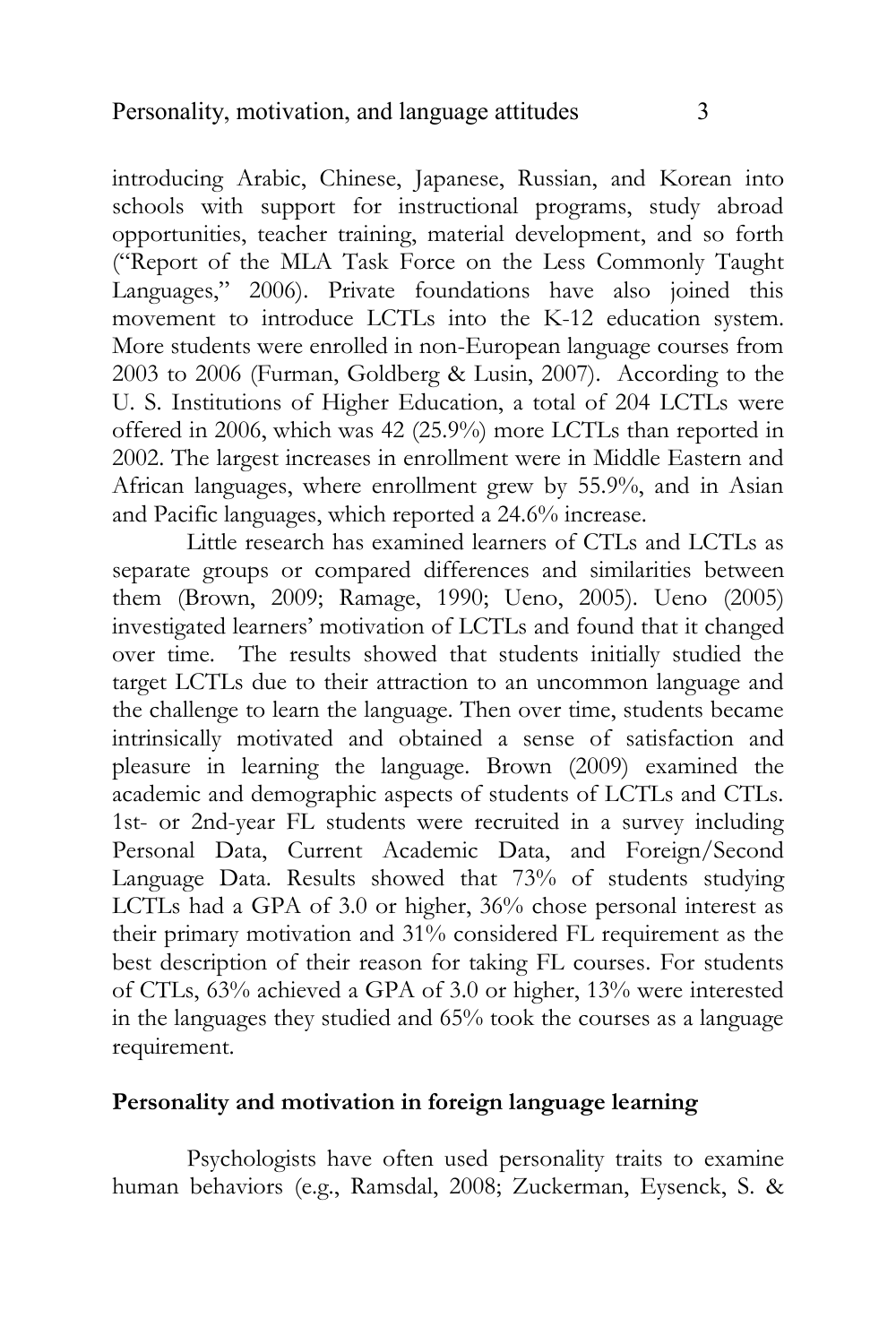Eysenck, J., 1978). Studies on learners' personalities have been conducted in the field of language acquisition. Onwuegbuzie, Bailey and Daley (2001) examined cognitive, affective, and personal aspects of students enrolled in foreign language courses with measures of the Self-Perception Profile for College Students, the Foreign Language Classroom Anxiety Scale, the Social Interdependence Scale, and the Study Habits Inventory. The authors found that higher foreignlanguage anxiety influenced participants' ability of foreign-language learning; cooperativeness was associated with students' foreignlanguage achievement. Oya, Manalo and Greenwood (2004) investigated the influence of personality and anxiety on English oral performance among Japanese L2 speakers of English. Seventy-three Japanese speakers were recruited from intermediate-level English courses. Personality and anxiety were examined with the Japanese version of the Maudsley Personality Inventory reflecting extraversion and neuroticism (Komatsu, 1969), the Japanese version of the Spielberger State and Trait Anxiety Inventory measuring anxiety (Mizuguchi, Shimonaka & Nakazato, 1991), and a story-retelling task using six picture cards from the Wechsler Adult Intelligence Scale Picture Arrangement subtest to analyze language fluency, accuracy, complexity, and impression of language performance. Results indicated that impression of language performance was correlated with extraversion at a significant level: the more extraverted the participants, the better the impression they made in oral performance. Accuracy was negatively correlated with the participants' anxiety at a significant level: the more anxious the participants, the less accurate their sentences became.

Recent studies applied the Big Five Inventory (BFI) to examine the relation between personality traits, learning styles, and academic achievement (Chamorro-Premuzic & Furnham, 2003a, b, 2004, 2005; Clark & Schroth, 2010; Farsides & Woodfield, 2006; Furnham, Swami, Aertche & Chamorro-Premuzic, 2008; Landra, Pullmann & Allick, 2007). BFI is a personality assessment used to examine differences in human behaviors that relate to personality traits. The personality dimensions were initially labeled by Norman (1963). The original format of the BFI has 5 dimensions, 44 items, and 5 subscales. The 5 dimensions are Extroversion, Agreeableness,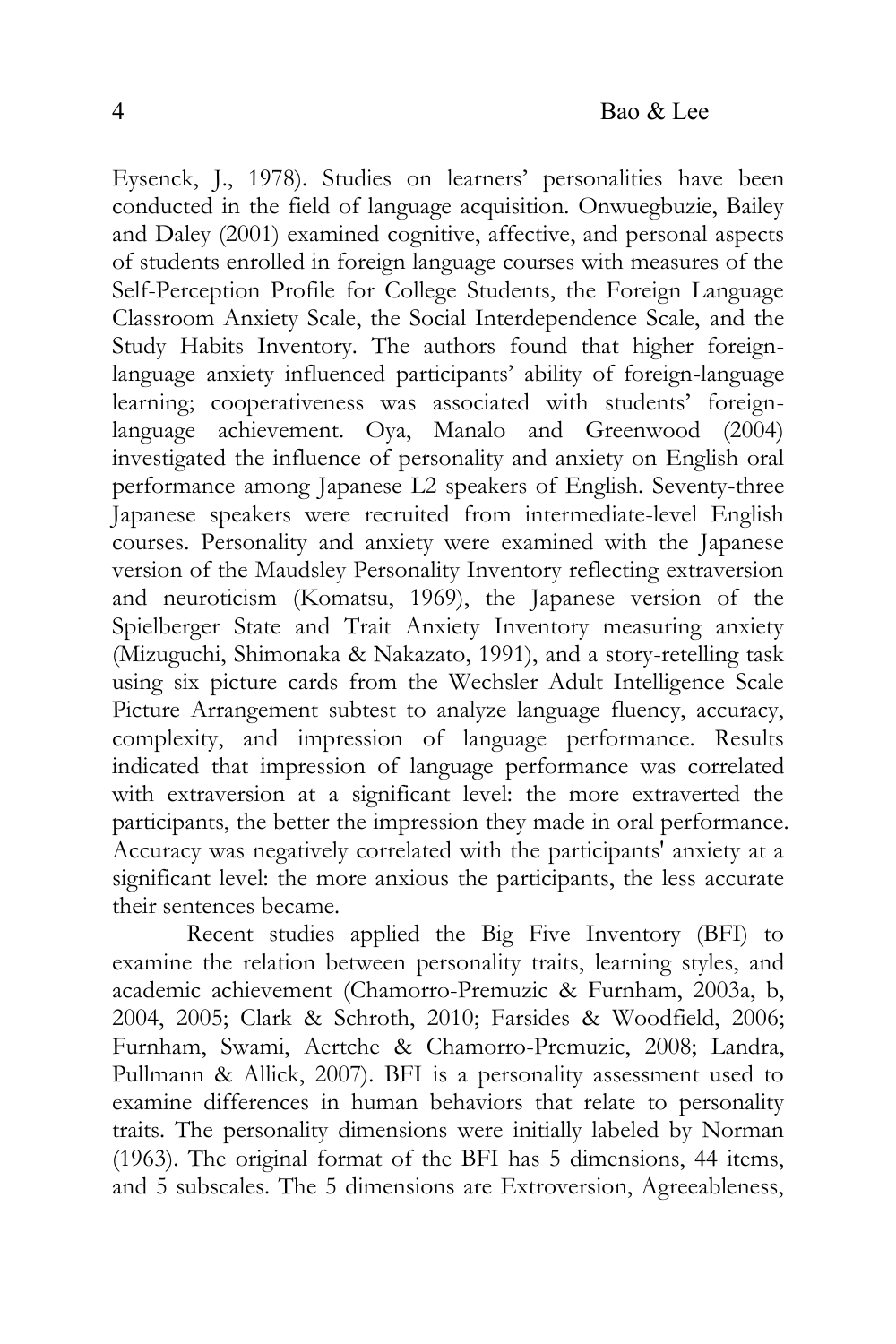Conscientiousness, Neuroticism (contrasting Emotional Stability), and Openness to Experience (John & Srivastava, 1999; Tafarodi & Swann, 1995). These BFI dimensions are defined together in Table 1, with examples from the 44 items. Cronbach's alpha for reliability coefficient is 0.82 for Extroversion, 0.75 for Agreeableness, 0.81 for Conscientiousness, 0.84 for Neuroticism, and 0.80 for Openness to Experience, which indicates good intercorrelations among test items measuring each dimension (Engvik & Føllesdal, 2005). The 5 subscales are from 1 to 5, with rating 1 being disagree strongly, and rating 5 being agree strongly.

Researchers suggested some of the BFI traits, such as Neuroticism and Openness to Experience, have been applied frequently to language learning, and are significantly correlated with academic performance and learning styles. Neuroticism has been found to be a negative predictor of academic performance in most learning settings (Landra et al., 2007). Emotional Stability (contrasting Neuroticism) has been significantly correlated with course grades (Ridgell & Lounsbury, 2004). Openness to Experience has been significantly associated with academic outcomes and is a consistently significant contributor to the variance in exam grades in some studies (Chamorro-Premuzic & Furnham, 2003a, b, 2004, 2005; Furnham, Monsen & Ahmetoglu, 2009; Lievens, Coetsier, de Fruty & de Maeseneer, 2002; Phillips, Abraham & Bond, 2003; Rothstein, Paunonen, Rush & King 1994), but not others (Bauer & Liang, 2003; Conard, 2006; de Fruyt & Mervielde, 1996; Duff, Boyle, Dunleavy & Ferguson, 2004; Farsides & Woodfield, 2003; Goff & Ackerman, 1992; O'connor & Paunonen, 2007; Paunonen, 1998; Wolfe & Johnson, 1995). Busato, Prins, Elshout and Hamaker (1999) examined the correlations between personality and learning styles. Results showed that the meaning-directed learning style (in which students wish to find out what is meant exactly in their study materials) and the application-directed learning style (when students employ what they learn to actual, real-world settings) were correlated highly with Openness to Experience. The reproduction learning style (when students' behavior is directed mainly at reproducing what is learnt at examinations in order to pass these successfully) was correlated negatively with Neuroticism. The undirected-learning style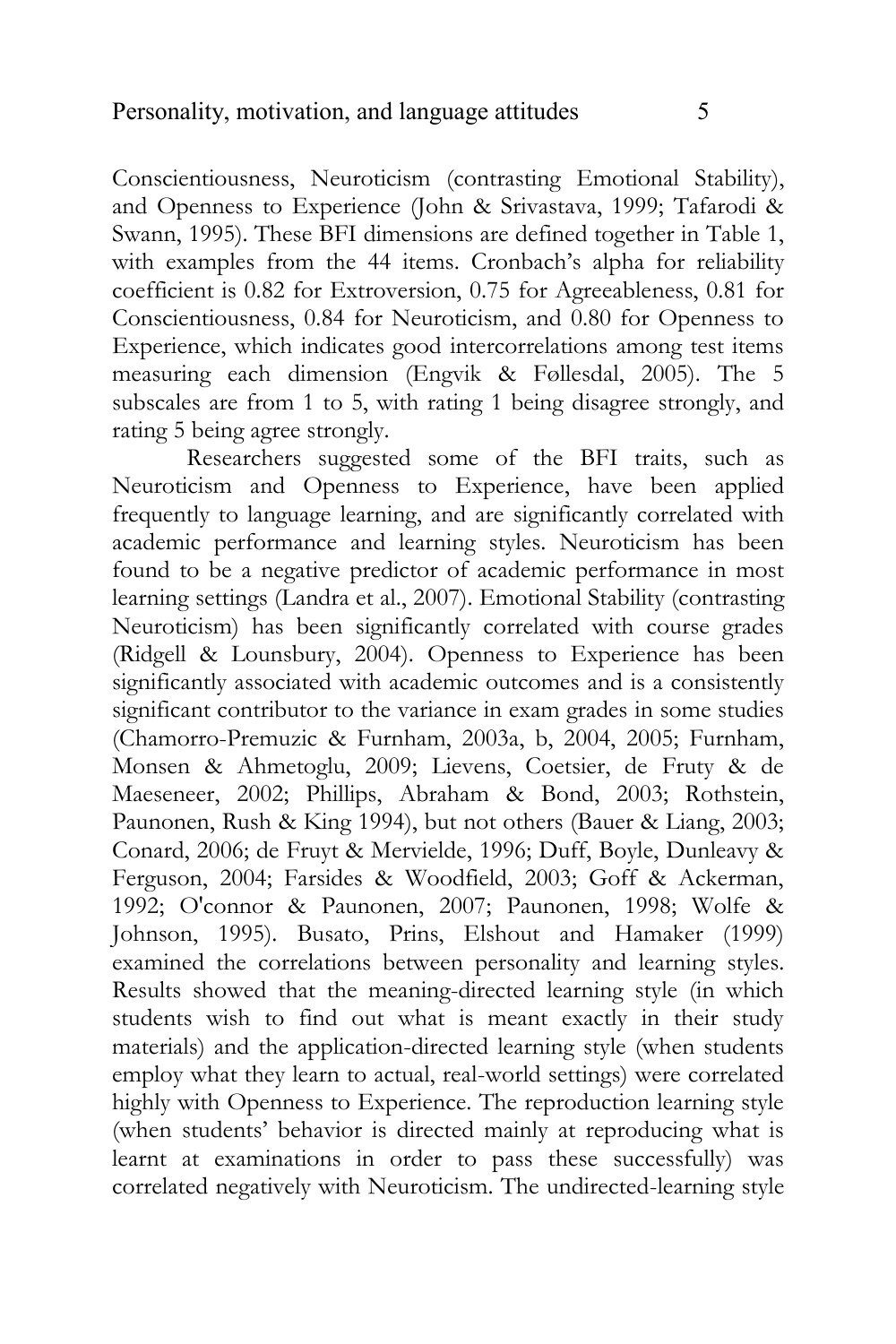(when students have problems with processing the materials for study or experience difficulties with discriminating what is important and what is not) was correlated positively with Neuroticism.

Motivation, another important factor in foreign-language learning, has been examined with various dimensions (Bernaus & Gardner, 2008; Dőrnyei, 2005, 2009; Gardner, 1985; Gardner & Lambert, 1959, 1972; Tremblay, Goldberg & Gardner, 1995; Papi, 2010; Yu, 2010). Gardner and Lambert (1959) asked a French instructor to rate students on oral skills and aural comprehension using a 5-point scale with 1 being poor and 5 being excellent. Students were also asked to take the measure of the Orientation Index, which contained integrative orientation (i.e., the motivation is to learn about the FL groups and to meet more people from different cultures) and instrumental orientation (where the reasons reflect a more utilitarian value of linguistic achievement). Researchers found a significant positive correlation between the orientation index and learners' achievement in French. The integratively oriented students were generally more successful in learning French than those who were instrumentally oriented. Also, students with the integrative orientation had more positive attitudes toward the target language group and were more motivated to learn the language.

Tremblay et al. (1995) recruited Eighty-eight students without knowledge of Hebrew to investigate the relation of motivation and achievement in learning Hebrew. The Attitude Motivation Test Battery (AMTB) originally developed by Gardner & MacIntyre (1993) and the self-reported anxiety level were applied to measure students' motivation and anxiety. The Mini-AMTB, a brief form of AMTB, has 6 dimensions: Integrativeness, Attitudes toward the Learning Situation, Motivation of the target language, Language Anxiety, Instrumental Orientation, and Parental Encouragement in Table 2. The published readability coefficient is 0.743 (Bernaus & Gardner, 2008). Participants were measured by AMTB and paired in learning tasks. They rated how anxious they felt about the task before the learning tasks; they estimated how motivated they were to learn the items on the trial and how anxious they felt before and after each trial. The last part of the experiment was the same AMTB questionnaire presented at the beginning of the experiment. The results of this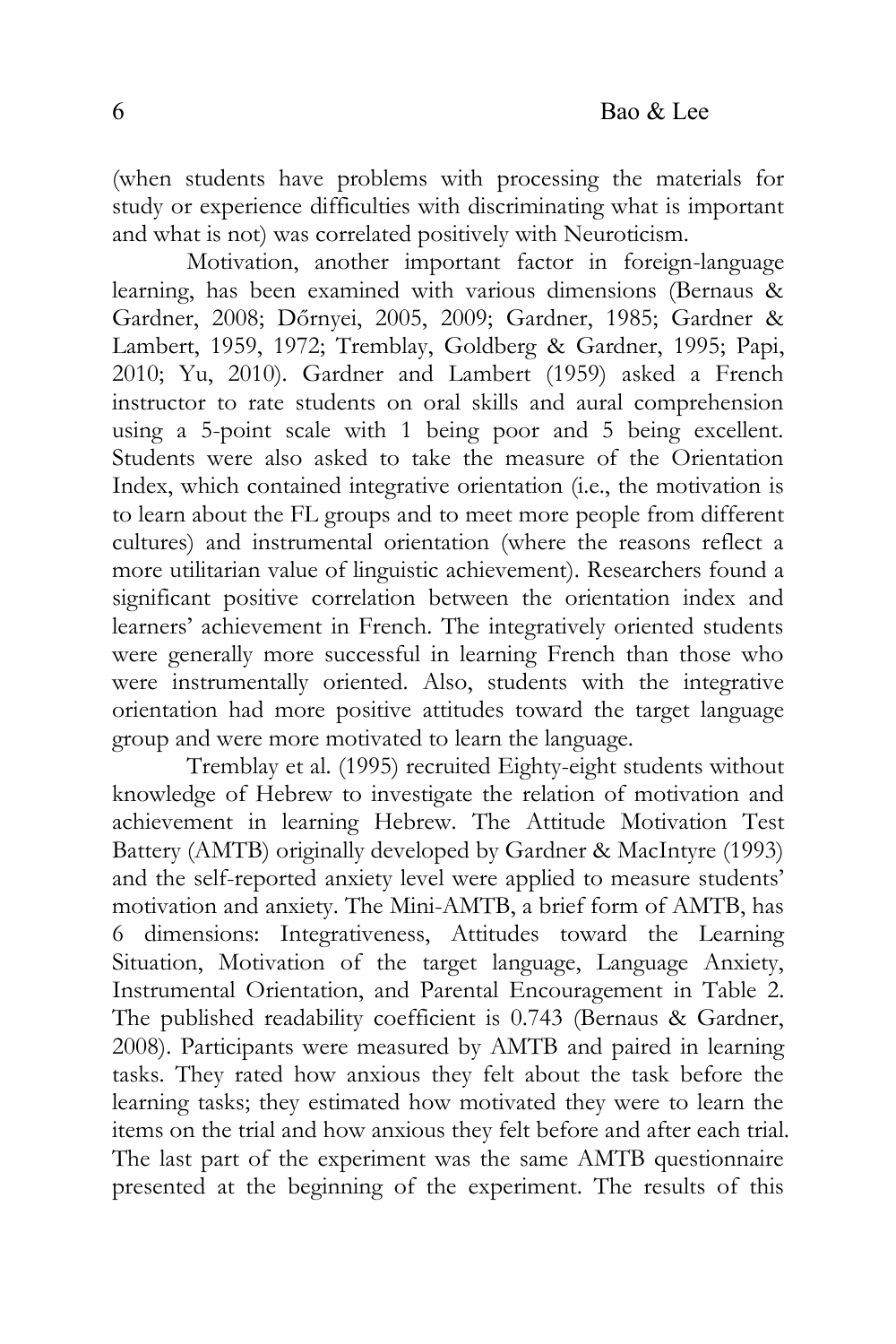study suggested that positive attitudes toward the learning language resulted in successful learning; the number of correct Hebrew words from participants was positively associated with motivation; achievement in learning the Hebrew words was negatively related to anxiety. Bernaus and Gardner (2008) also used mini-AMTB to examine L2 students of English. Students were first asked to rate the extent to which their teachers used the teaching strategies listed in the questionnaire. In the second part, the mini-AMTB was applied to measure students' motivation. In the last part, students completed two tasks that measured reading skills and listening comprehension skills. The results indicated attitudes toward the learning situation and instrumental orientation predicted the motivation to learn English and that motivation was a positive predictor of English achievement, whereas language anxiety was a negative predictor of English achievement.

In addition to research lines of personality and motivation, correlations between the two have also been investigated recently. Clark and Schroth (2010) examined relationships between academic motivation and personality among college students. The results suggested that students with different personality characteristics had different reasons for pursuing college degrees: those who lacked motivation tended to be disagreeable and careless; intrinsically motivated students tended to be extraverted, agreeable, conscientious, and open to new experiences; extrinsically motivated students tended to be extraverted, agreeable, conscientious, and neurotic.

# **Research questions**

This study examined correlations among academic performance, personality, motivation and language attitudes, and compared similarities and differences among learners of CTLs, LCTLs and students not taking university-level FLs (NFLs). Four research questions were addressed:

(1) How are academic performance, personality traits, motivation and language attitudes correlated among students in CTLs, LCTLs and NFLs, respectively?

(2) To what extent do students in CTLs, LCTLs and NFLs differ in their academic achievement?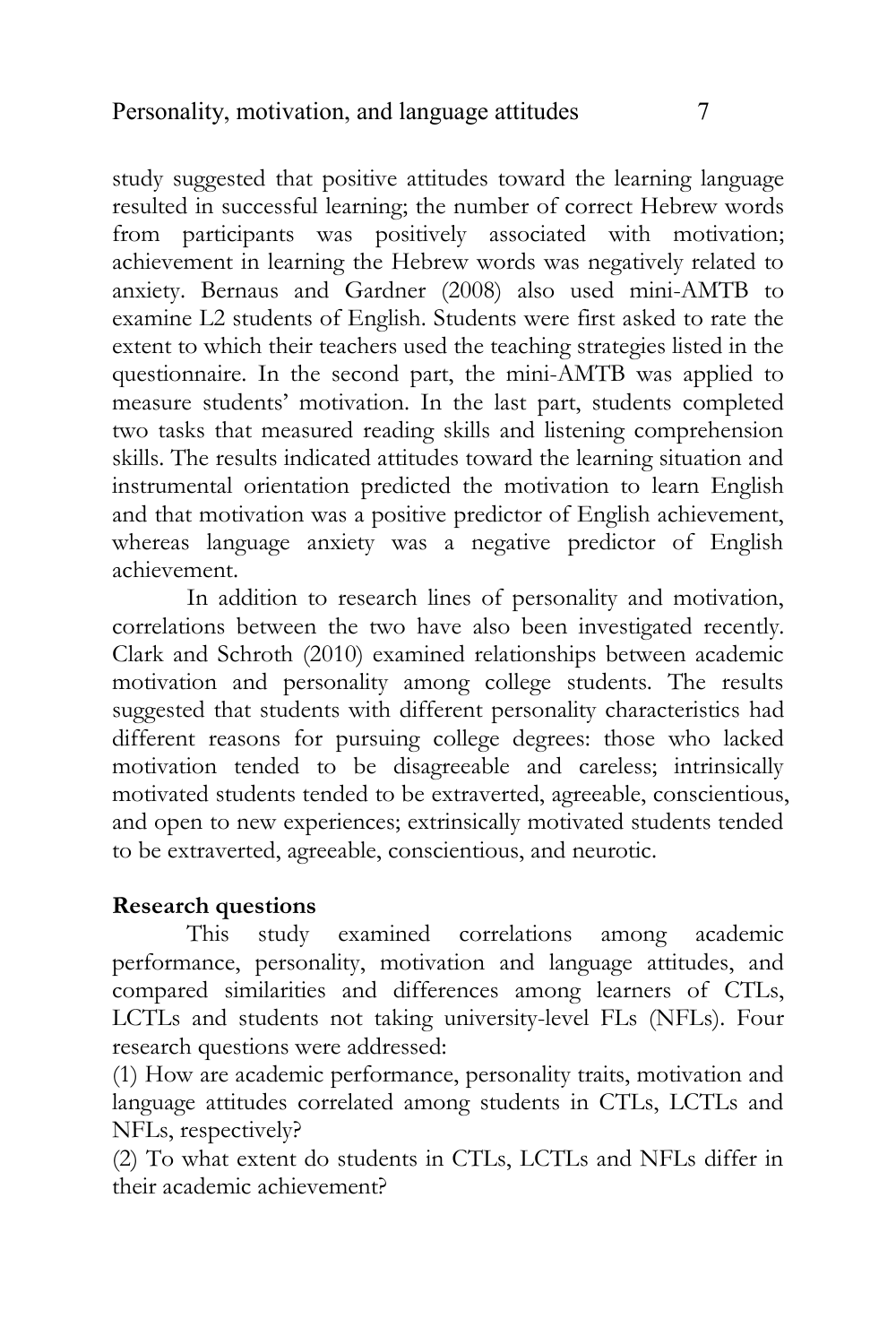(3) To what extent do students in CTLs, LCTLs and NFLs differ in their personality?

(4) To what extent do students in CTLs, LCTLs and NFLs differ in their motivation and language attitudes?

### **Method**

### **Participants**

Sixty-one undergraduate students  $(M = 32, F = 29)$  between the ages of 18 and 26 ( $\overline{M}$  = 21. 79,  $\overline{SD}$  = 1.61) were recruited from a large, public university in the United States. Twenty-five of the participating students were solicited from foreign language courses among the CTLs, such as Spanish, Latin, French, Italian, and German; seventeen from the LCTLs, such as Chinese and Japanese; and nineteen were NFLs. All participants were randomly selected and studied in various programs. None of them were heritage speakers or studied multiple FLs in the university. 48% (29/61) of students had the two-year language requirement, whereas 52% (32/61) of students did not. 57% (24/42) of CTL and LCTL students were enrolled in 1st- or 2nd-year FL classes, and 43% (18/42) registered for advanced-level FL courses. All FL classes were of similar size with a maximum of 30 students. Students with study abroad experience were placed at the right level of FL courses at the beginning of each semester.

#### **Questionnaire**

The student questionnaire was designed by the authors to include four sections: personal data, academic data, personality, and language attitudes and motivation. Personal data asked participants to report their gender, age, and family language background. Academic data requested information such as major, years in foreign language courses at the university, self-reported overall GPA, and current GPA for the foreign language course (CTL and LCTL students only). Personality included two dimensions of the BFI: Openness to Experience and Neuroticism. The section entitled language attitudes and motivation included questions concerning participants' attitudes to the target language and their learning motivation. The Mini-AMTB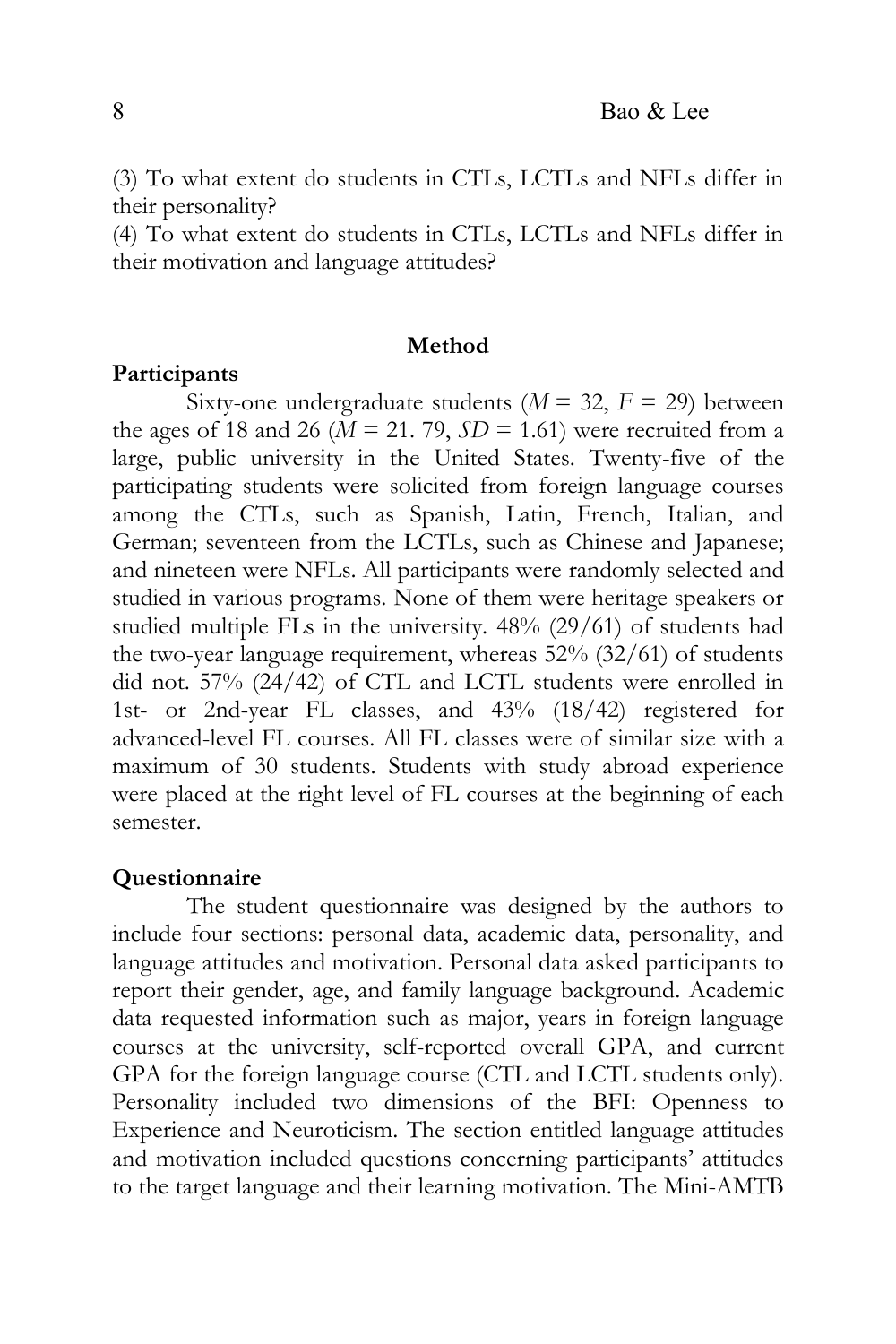was employed to examine six factors in integrativeness, attitudes toward the learning situation, motivation of the target language, language anxiety, instrumental orientation of the target language, and parental encouragement. Questions of attitudes toward the learning situation were not included in the NFLs' questionnaire. Word modifications, such as changing the target language to any foreign language, were also applied to the NFLs' version.

## **Coding of personality**

Personality was coded with the BFI dimensions of Openness to Experience and Neuroticism (in Table 3). Responses were collected with 1 being strongly disagree and 5 being strongly agree. In this study, Openness to Experience reflected students' interest in learning new languages. Higher scores on this trait were interpreted to be more interested in accepting new languages (Example 1).

Example1 Questions of Openness from the BFI questionnaire

(a) Is curious about many different things.

(b) Is ingenious, a deep thinker.

(c) Is sophisticated in art, music, or literature.

Neuroticism reflected how well students coped with stress (Example 2). High scores on questions of stability (in 2a and 2b) and low scores on anxiety (in 2c and 2d) were interpreted as ability to cope with stress.

Example 2 Questions of Neuroticism from the BFI questionnaire

- (a) Is relaxed, handles stress well
- (b) Is emotionally stable, not easily upset
- (c) Gets nervous easily
- (d) Worries a lot

## **Coding of language attitudes and motivation**

Language attitudes and motivation were coded with dimensions of the mini-AMTB. Responses were collected in a 5 point scale, with rating 1 being least, and rating 5 being most. Examples 3 and 4 showed questions of Integrativeness and Attitudes toward the learning.

Example 3 Questions of Integrativeness from the AMTB questionnaire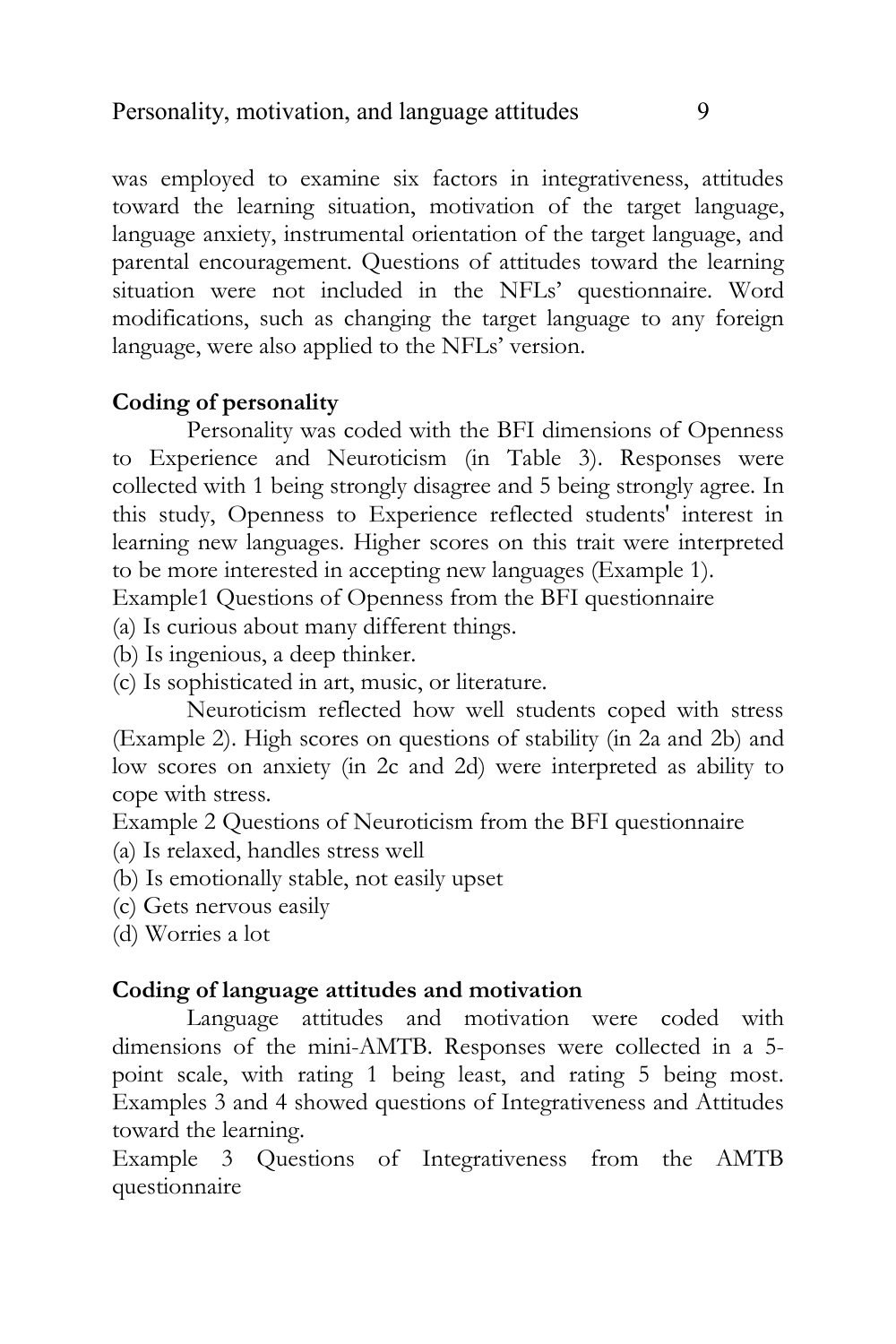(a) My attitude toward the target language speaking people is

(b) My interest in the target language is

Example 4 Questions of Attitudes toward the learning situation from the AMTB questionnaire

- (a) My attitude toward my target language teacher is
- (b) My attitude toward my target language course is

# **Procedure**

Research data were collected in 4-8 weeks using anonymous survey procedures. Participants were scheduled to complete the student questionnaire in a department conference room without the presence of the authors. They left the finished form in an envelope placed on the front table, and the authors collected the envelope 20 minutes later.

# **Data Analysis**

In order to compare CTL, LCTL and NFL students' responses to the questionnaire, a univariate general linear model (GLM) was used, followed by post hoc tests across student groups. Grades from A to D were transformed to numeric scales in a sequence of 4 to 1 due to the internal relation across the grade categories (with A the highest grade and D the lowest) and the nature of GLM analyses (to examine numeric variables). Responses to personality and motivation sessions were ordinal degrees from strongly disagree to agree strongly, or from very little to very much. Degrees were formed in numeric scales of 1 to 5 with 1 strongly disagree (or very little), 5 strongly agree (or very much) and three scales of disagree (or little), neutral, and agree (or much) in between. Multiple questions were included in a majority of the BFI and the AMTB dimensions, and thus, means of relevant responses were employed in the analyses of each dimension. A significance level of .05 was used for all analyses.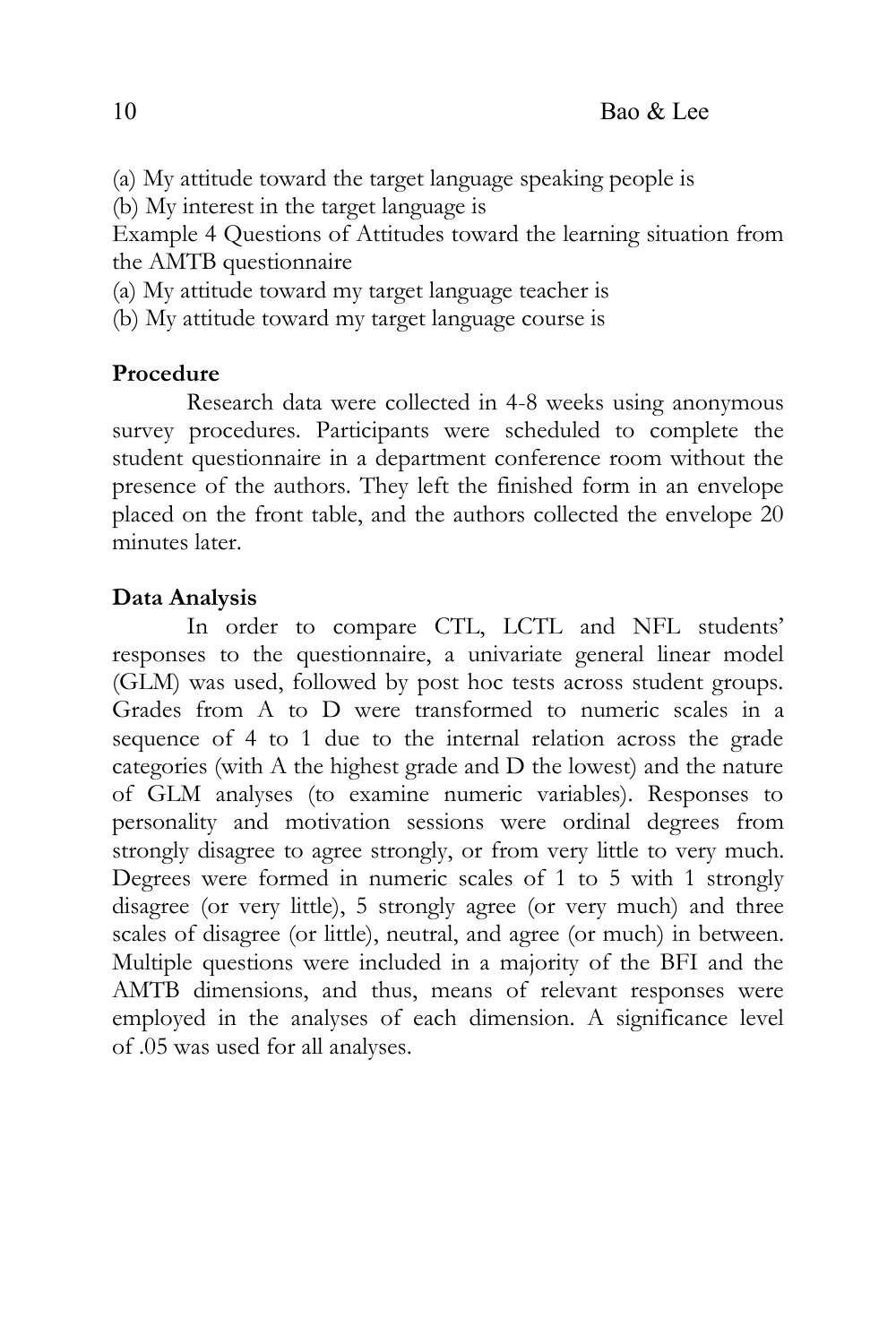#### **Results**

Within the 61 responses received from students in CTLs, LCTLs and NFLs, 2 responses of self-reported overall GPA were excluded from analyses, as the students were first-semester freshmen without GPA records. Both of these students were studying NFLs. Students in CTLs and LCTLs were included in the analyses of language GPA and attitudes toward the language learning situation, except that one student in CTLs was excluded from the language GPA analysis as she was in her first semester of language learning when data were collected and had no language GPA record.

# **Research Question 1: How do academic performance, personality traits, motivation and language attitudes correlate among students in CTLs, LCTLs and NFLs, respectively?**

Positive correlations were noticed between overall GPA and FL GPA of students in CTLs and LCTLs which suggested that higher academic achievement be a predictor to higher FL achievement and vice versa (Tables 4 and 5<sup>1</sup>). Academic achievement for those in NFLs was positively correlated to instrumental orientation and negatively correlated to integrativeness (Table 6). Neuroticism was negatively correlated to motivation factors such as instrumental orientation for CTLs, and integrativeness and attitudes for LCTLs. Integrativeness was positively correlated to motivation of the target language across groups and to attitudes of learning situations in CTLs and LCTLs.

Besides the similar trends across student groups, students of CTLs and NFLs presented some unique correlations in personality traits and factors of motivation and language attitudes (Tables 4 and 6). Openness was positively correlated to parental encouragement for students in CTLs but a negative correlation was found for those in

 $\overline{a}$ 

 $1$  Only significant results were showed in Tables 4, 5, and 6.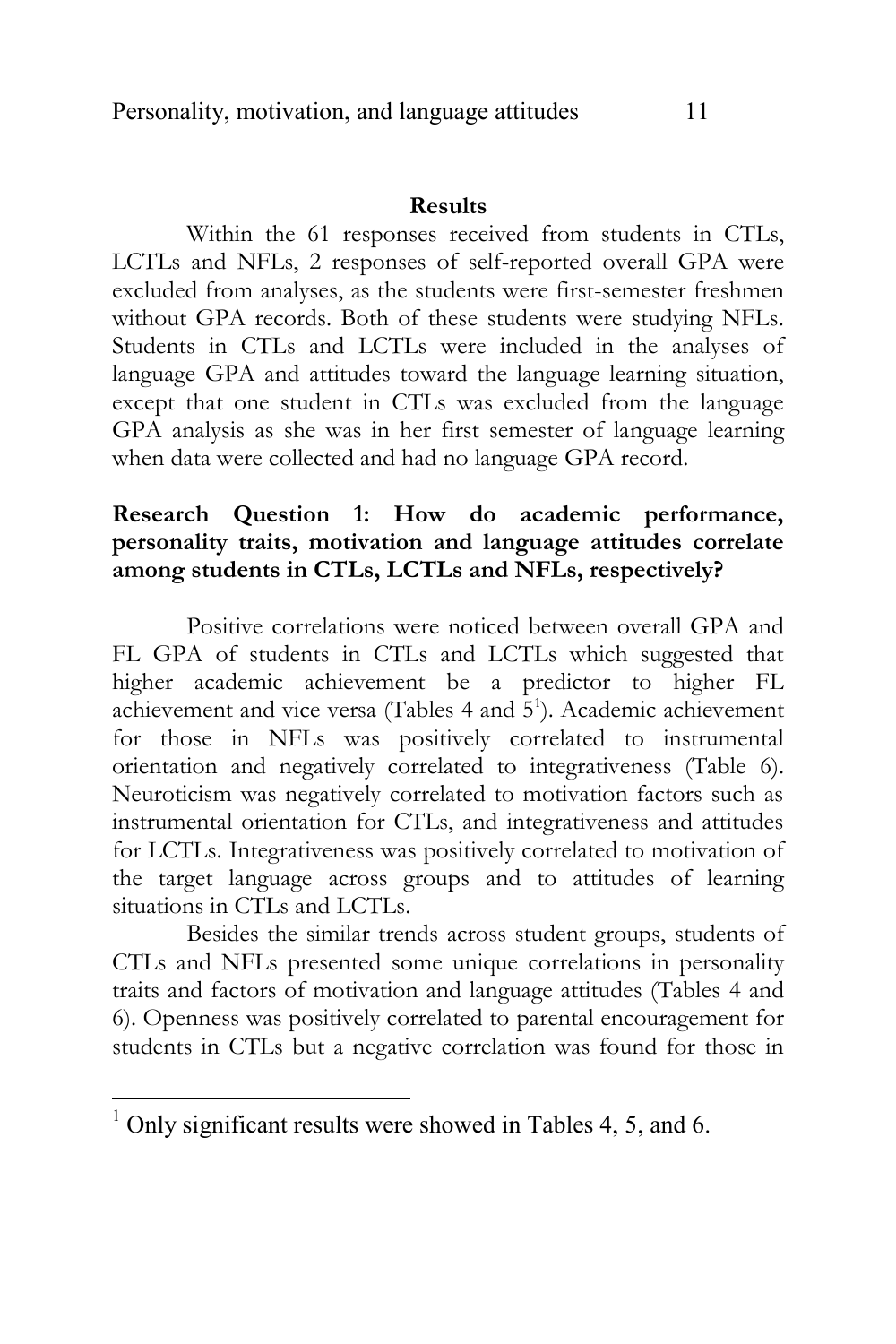NFLs, which suggested more open students in CTLs received more parental encouragement whereas more open students in NFLs received less parental encouragement. Parental encouragement, instrumental orientation and motivation were also positively correlated to each other for those studying CTLs: they became more motivated when they received more parental encouragement and instrumental orientation.

# **Research Question 2: To what extent do students in CTLs, LCTLs and NFLs differ in their academic achievement?**

Students' self-reported GPA was transformed to numeric scales with 4 as a Grade of A, 3 as a Grade of B, 2 as a Grade of C, and 1 as a Grade of D. Descriptive analyses showed that students in LCTLs scored the highest overall GPA rate  $(M = 3.47, SD = .51)$ , followed by CTLs (*M =* 3.16*, SD =* .69) and NFLs (*M =* 3.12*,SD =*.70). The difference across CTLs, LCTLs and NFLs was not significant ( $p = .215$ , n.s.) (in Fig 1).

For students currently registered in CTLs and LCTLs, their GPA for language courses was examined. Both groups received a GPA higher than 3 (Grade B) on average, and students in LCTLs (*M*   $= 3.41, SD = .62$  over-performed those in CTLs ( $M = 3.29, SD$ ) *=* .62). No significant difference was noticed between the two groups  $(p = .546, n.s.).$  Numerically, those in LCTLs received a higher overall GPA than their language GPA, while students in CTLs received a lower overall GPA than their language GPA.

## **Research Question 3: To what extent do students in CTLs, LCTLs and NFLs differ in their personality?**

Students, in general, reported that they were open to new ideas with a score of Openness higher than 3 in the 5-point scale. Descriptive analyses showed that students in LCTLs (*M =* 3.86, *SD =* .50) tended to be more open-minded than those in CTLs (*M =*  3.80*, SD =* .48) or NFLs (*M =* 3.55*, SD =* .64). The difference of Openness across students of CTLs, LCTLs and NFLs was not significant ( $p = .193$ , n.s.). Students also viewed themselves as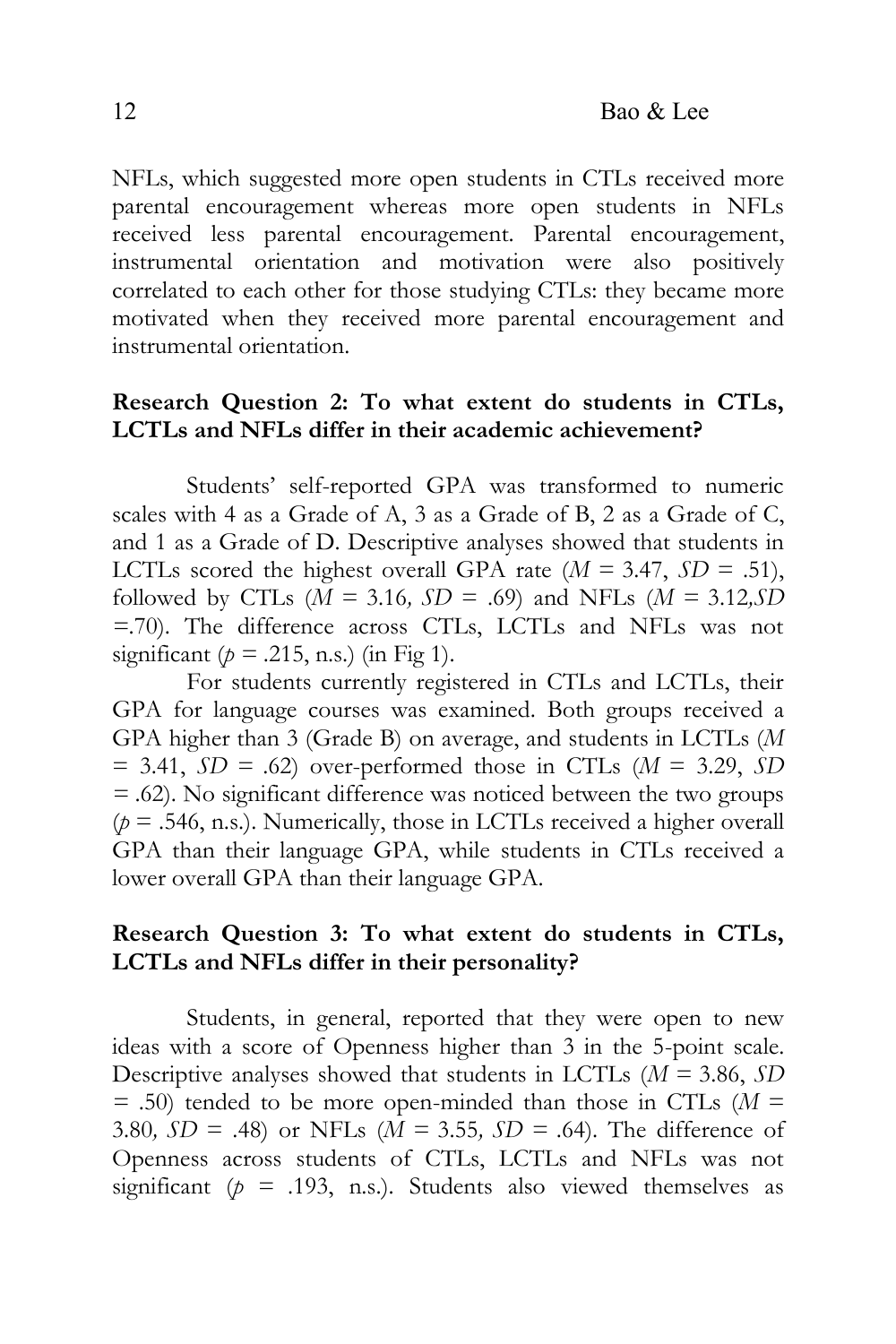emotionally stable with a score of Neuroticism less than 3. Students in CTLs (*M =* 2.82*, SD =* .73) received higher scores of Neuroticism than those in NFLs  $(M = 2.46, SD = .56)$  and LCTLs  $(M = 2.33, SD$  $=$  .40). The difference across groups was significant ( $p = .029$ ), and post hoc tests showed that students in CTLs were more likely to get nervous or upset than those in LCTLs at a significant level (in Fig 2).

# **Research Question 4: To what extent do students in CTLs, LCTLs and NFLs differ in their motivation and language attitudes?**

The mini-AMTB inventory was employed to examine six factors in Integrativeness, Attitudes toward the learning situation, Motivation of the target language, Language anxiety, Instrumental orientation of the target language, and Parental encouragement. Descriptive statistics for each factor was listed in Table 7. Descriptive analysis showed that students in LCTLs, compared with those of CTLs and NFLs, experienced higher integrativeness, attitudes toward the learning situation, motivation, instrumental orientation of the learning language, and lower language anxiety or parental encouragement.

Univariate general linear model (GLM) analysis showed that motivation of the target language was the only significant factor that differentiated students in CTLs, LCTLs and NFLs (*p* = .035). Further post hoc tests indicated that students in LCTLs had significantly more desire to learn languages than those in CTLs. There was a strong tendency in integrativeness ( $p = .061$ ) and attitudes toward the learning situation ( $p = .082$ ). No significant difference was observed in language anxiety, instrumental orientation of the target language, or parental encouragement (in Fig 3).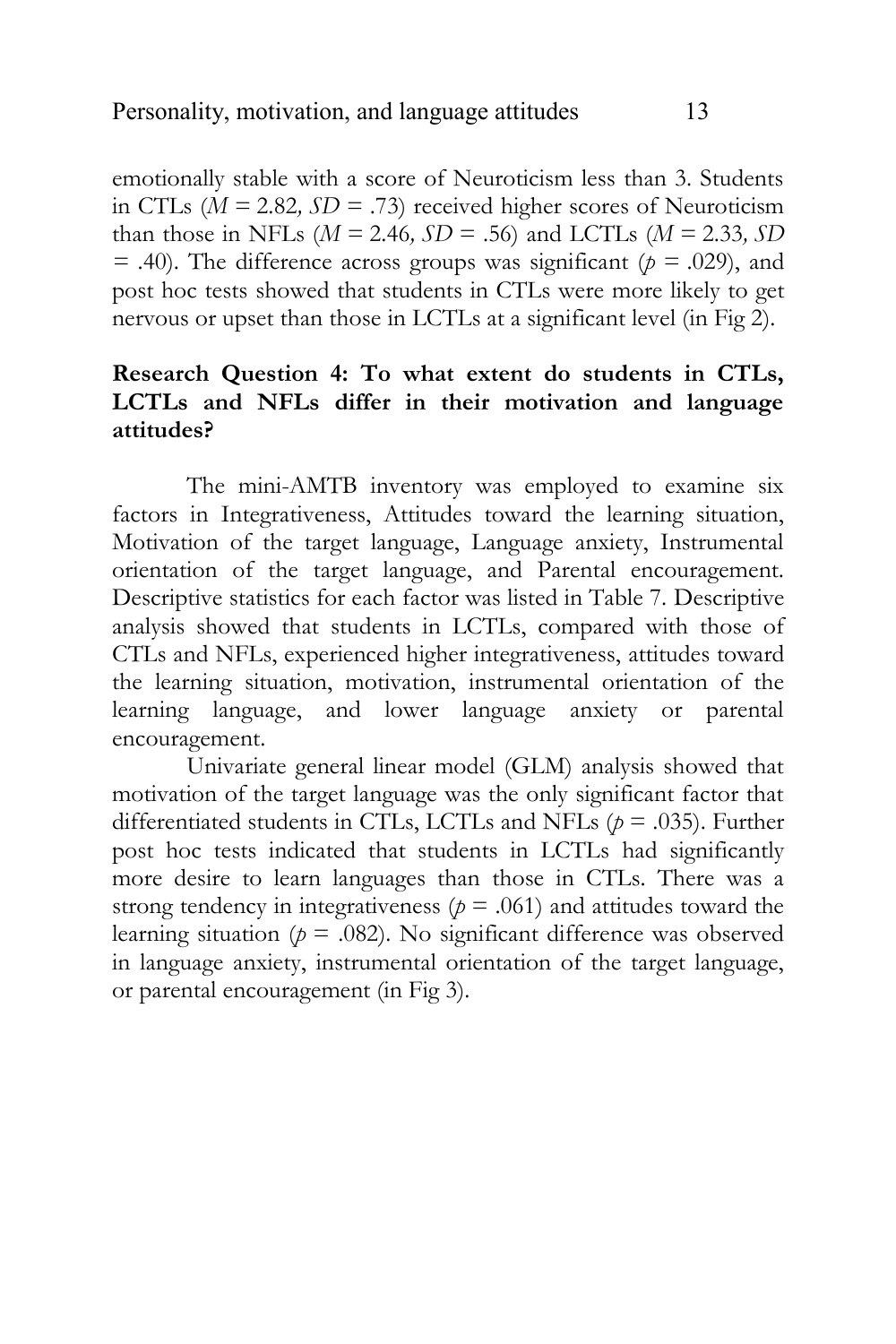## **Discussions**

Research question 1 examined the correlations in academic achievement, personality, motivation and attitudes in groups of students in CTLs, LCTLs, and NFLs. Correlations were noticed between overall GPA and FL GPA of students in CTLs and LCTLs. Thus, overall academic achievement might be a possible predictor of student achievement in FLs. This finding was consistent with previous studies on the correlation between students' overall academic achievement and their foreign-language achievement (Brown, 2009; Ehrman & Oxford, 1995). Academic achievement for students studying NFLs was negatively correlated to integrativeness. It was consistent with studies that claimed students who had lower integrative orientation would have lower achievement in FLs (e.g., Gardner & Lambert, 1959).

Some studies have suggested that students who experienced higher anxiety were likely to conduct poorer overall FL performance (Ehrman & Oxford, 1995; Ganschow, Javorshy, Sparks, Skinner, Anderson & Patton, 1994; Onwuegbuzie et al., 2001; Oya et al., 2004). Though comparisons between students in CTLs and LCTLs showed that those in CTLs with a higher average of anxiety received a lower FL GPA than students of LCTLs, no significant correlation was observed between FL achievement and neuroticism.

Correlation between integrativeness, motivation of the target language and attitudes toward the learning situation was found across student groups. The result was consistent with studies showing that integrative orientation was a very good predictor of academic adaptation. Students who had strong integrative orientation sustained more positive attitudes, stronger desire and a higher level of interest in language learning, and were more likely to contribute to better socio-cultural adaptation toward the target language group in the long run (Gardner & Lambert, 1959; Yu, 2010).

Openness was positively correlated to parental encouragement for students in CTLs but negative correlation was found for those studying NFLs in the present study. This result was consistent with a study of students' motivation as a function of language learning by Inbar, Donitsa and Shohamy (2001), where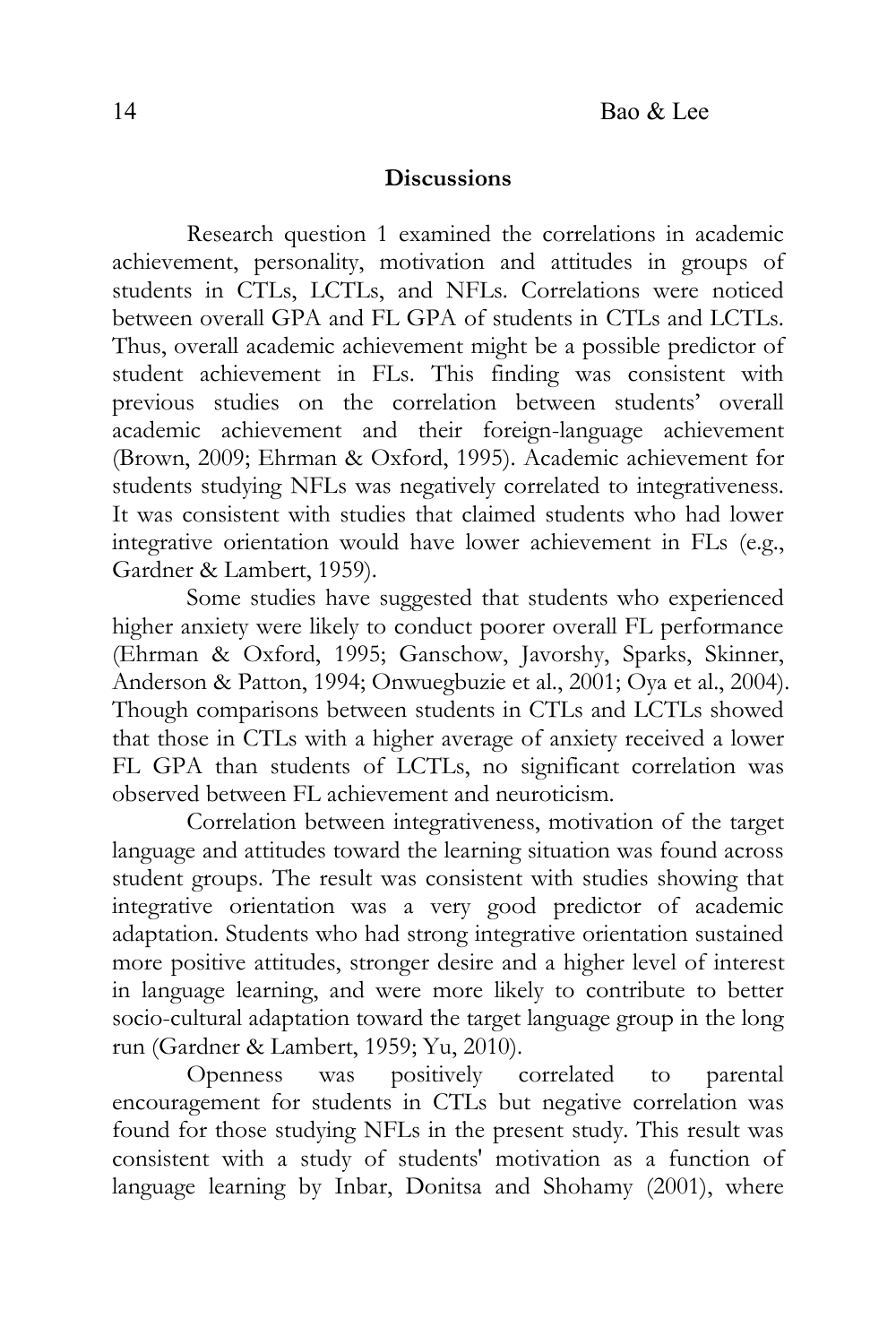researchers found parental reasons being part of the motivation factors for studying foreign languages along with instrumental, cultural, and political reasons.

Research question 2 examined to what extent students in CTLs, LCTLs and NFLs differed in their academic achievement. The descriptive statistics indicated a discrepancy of overall student GPAs across LCTLs, CTLs and NFLs, as well as of the GPA of students studying foreign language between LCTLs and CTLs. Students in LCTLs on average achieved the highest overall GPA and those in NFLs achieved the lowest. Foreign language achievement was also higher for students in LCTLs than in CTLs. The result between LCTLs and CTLs was consistent with previous findings that students in both CTLs and LCTLs had a language GPA higher than B on average, and students in LCTLs over-performed those studying CTLs (Brown, 2009).

Research question 3 investigated personality of students in CTLs, LCTLs and NFLs. Those in CTLs experienced higher negative anxiety than students of LCTLs at a significant level ( $p = .029$ ). The result may be explained in terms of the early exposure to CTLs. Students with high anxiety may choose CTLs, as they may have more access to CTLs through the K-12 programs, and languages are more familiar to them compared to LCTLs which are less widely taught. The descriptive statistics indicated that students in LCTLs were more open-minded and more likely to accept for new ideas and changes, followed by those in CTLs and NFLs. The finding was consistent with previous findings that CTLs were more commonly taught, and students felt more conformable to learn; whereas LCTLs and their cultures were considered unfamiliar to English speakers, and students of LCTLs were more open to less familiar cultures and languages (Oya et al., 2004).

Research question 4 investigated motivation and language attitudes across students in CTLs, LCTLs and NFLs. Motivation of the target language was the only significant factor that differentiated CTLs, LCTLs and NFLs  $(p = .035)$ . Students in LCTLs had significantly more desire to learn languages than CTLs. The descriptive statistics also indicated a strong tendency in integrativeness and attitudes toward the learning situation that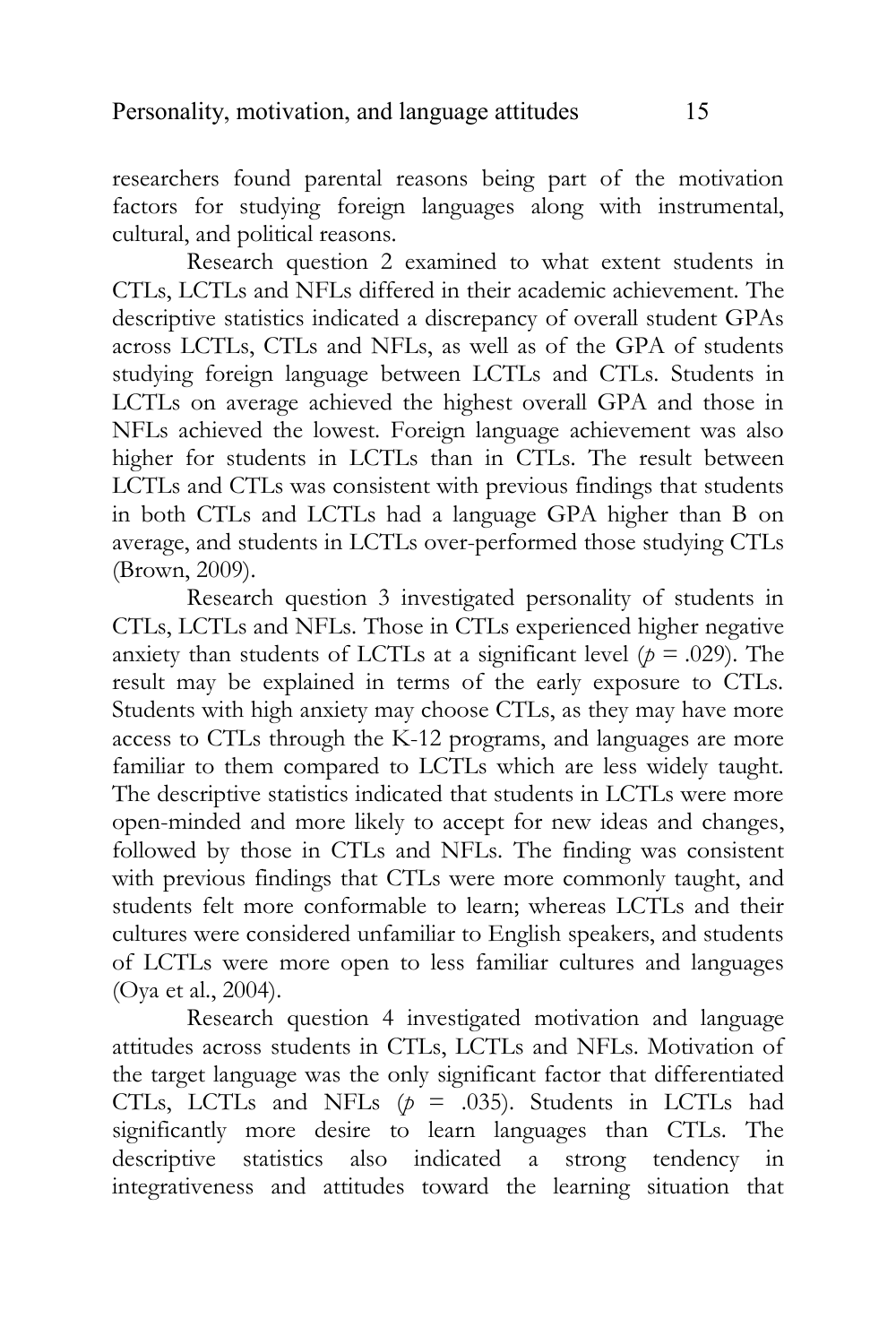students in LCTLs were more interested in foreign languages and cultures, and attained a more positive attitude to the language course and the language teacher.

To discuss this in more general terms, LCTLs attract academically more successful learners and the learners maintain their good performance in language classes. The overall achievement of students in NFLs is lower than FL learners, and students with comparatively good GPAs have little interest toward FL groups. The correlation between instrumental orientation and the overall GPA of students in NFLs indicates that FL teachers may increase language enrollment and attract higher caliber students into NFLs by advertising practical purposes of acquiring FLs.

Students studying CTLs are more anxious and less openminded than those studying LCTLs. Neuroticism for students of CTLs is negatively correlated to instrumental orientation and parental encouragement. Promoting a better understanding of practical purposes of learning CTLs and receiving more parental encouragement and guidance may lower learners' anxiety level. Teachers may serve as outreach facilitators and communicate more actively with parents. Students of LCTLs are comparatively emotionally stable. Teachers may focus on their integrative orientation and their attitudes toward the learning situation to further lower their anxiety level.

Students studying CTLs and NFLs are less motivated in language learning than those studying LCTLs. As motivation, integrativeness and attitudes toward the learning situation are correlated in all student groups, teachers may have a better understanding of curriculum design that will improve students' attitudes and motivation. Real materials with cultural elements may be introduced to raise students' interest in FLs, the people who speak the FLs and groups related to them.

From a language program perspective, language goals, rewards, and study abroad opportunities may be established to promote students' further education in the target country. Teachers' professional development may be supported to recognize factors that affect students' motivation. Right-size language classes may be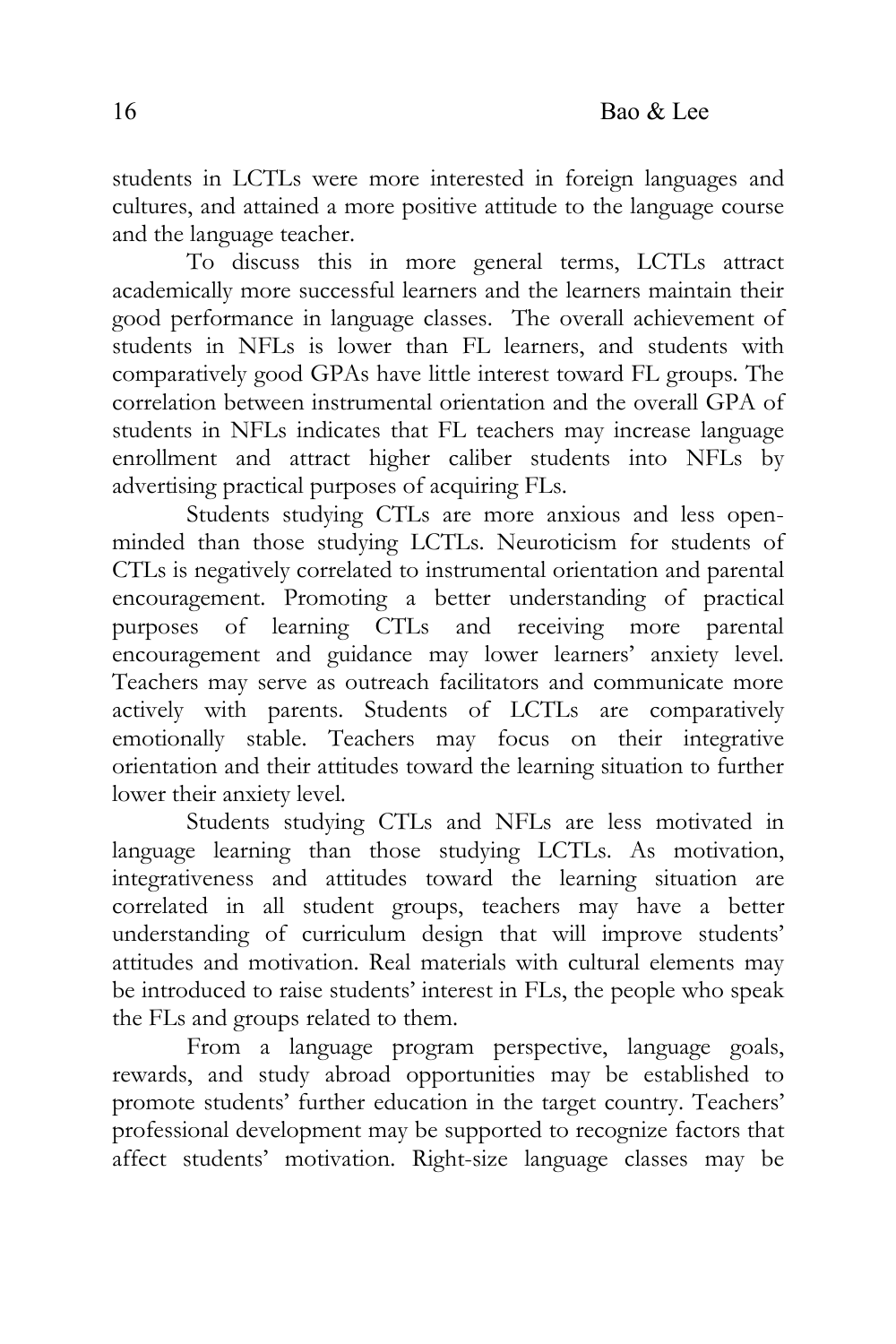scheduled to increase teacher-students interactions and to improve the learning situation.

### **Conclusions**

The current study investigated the correlations of academic achievement, personality, motivation, and language attitudes among learners in CTLs, LCTLs, and NFLs and the extent to which learners in CTLs, LCTLs and NFLs differed in these aspects. The results indicated correlations between overall academic achievement and foreign language achievement in CTLs and LCTLs. Neuroticism was negatively correlated to motivation factors such as integrativeness, motivation, and instrumental orientation. Integrativeness was positively correlated to motivation of the target language and attitudes toward the learning situation. Students in CTLs, LCTLs, and NFLs also experienced different correlations in their personality and motivation factors. Significant differences were noticed in neuroticism and motivation of the target language between students in LCTLs and CTLs: those in LCTLs were less nervous and more motivated than students studying CTLs. Strong tendencies in integrativeness and attitudes toward the learning situation were also observed, which suggested that those studying LCTLs attained a more integrative orientation toward target cultures and a more positive attitude toward language learning environment. Given the small sample size, the findings of the current study should be interpreted modestly. Clearly, continued research is called for with a larger sample size to help us further understand students' individual differences in FL learning and the relationship between academic achievement, personality and motivation. Consistency of grading across FL classes also needs to be examined to interpret language GPA in a more accurate manner.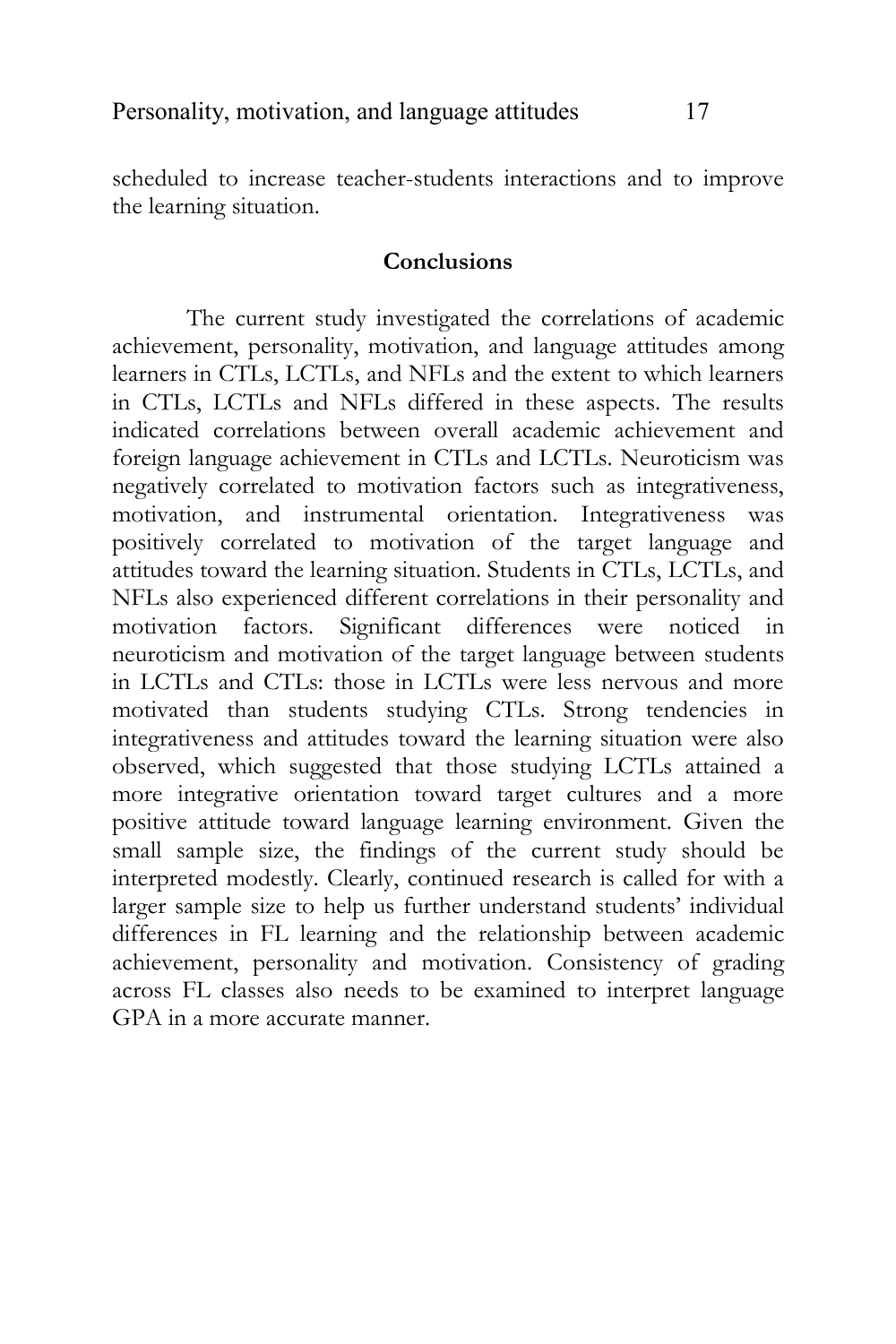#### **References**

- Bauer, K. W., & Liang, Q. (2003). The effect of personality and precollege characteristics on first-year activities and academic performance. *Journal of College Student Development, 44,* 277–290.
- Bernaus, M., & Gardner, C. R. (2008). Teacher motivation strategies, student perceptions, student motivation, and English achievement. *The Modern Language Journal, 92,* 3, 387-401.
- Brecht, R. D., & Walton, A. R. (1994).National strategic planning in the less commonly taught languages. *Annals of the American Academy of Political and Social Science, 532,* 192-212.
- Brown, A. (2009). Less commonly taught language and commonly taught language students: A demographic and academic comparison. *Foreign Language Annals, 42*(3), 403-423.
- Busato, V. V., Prins, F. J., Elshout, J. J., & Hamaker, C. (1999). The relation between learning styles, the Big Five personality traits and achievement motivation in higher education. *Personality and Individual Differences, 26,* 129-140.
- Chamorro-Premuzic, T., & Furnham, A. (2003a). Personality predicts academic performance; Evidence form two longitudinal studies on British University students. *Journal of Research in Personality, 37,* 319-338.
- Chamorro-Premuzic, T., & Furnham, A. (2003b). Personality traits and academic exam performance. *European Journal of Personality, 17,* 237-250.
- Chamorro-Premuzic, T., & Furnham, A. (2004). A possible model to understand the personality intelligence interface. *British Journal of Psychology, 95*, 249-264.
- Chamorro-Premuzic, T., & Furnham, A. (2005). *Personality and Intellectual Competence.* Mahwah, NJ: Erlbaum.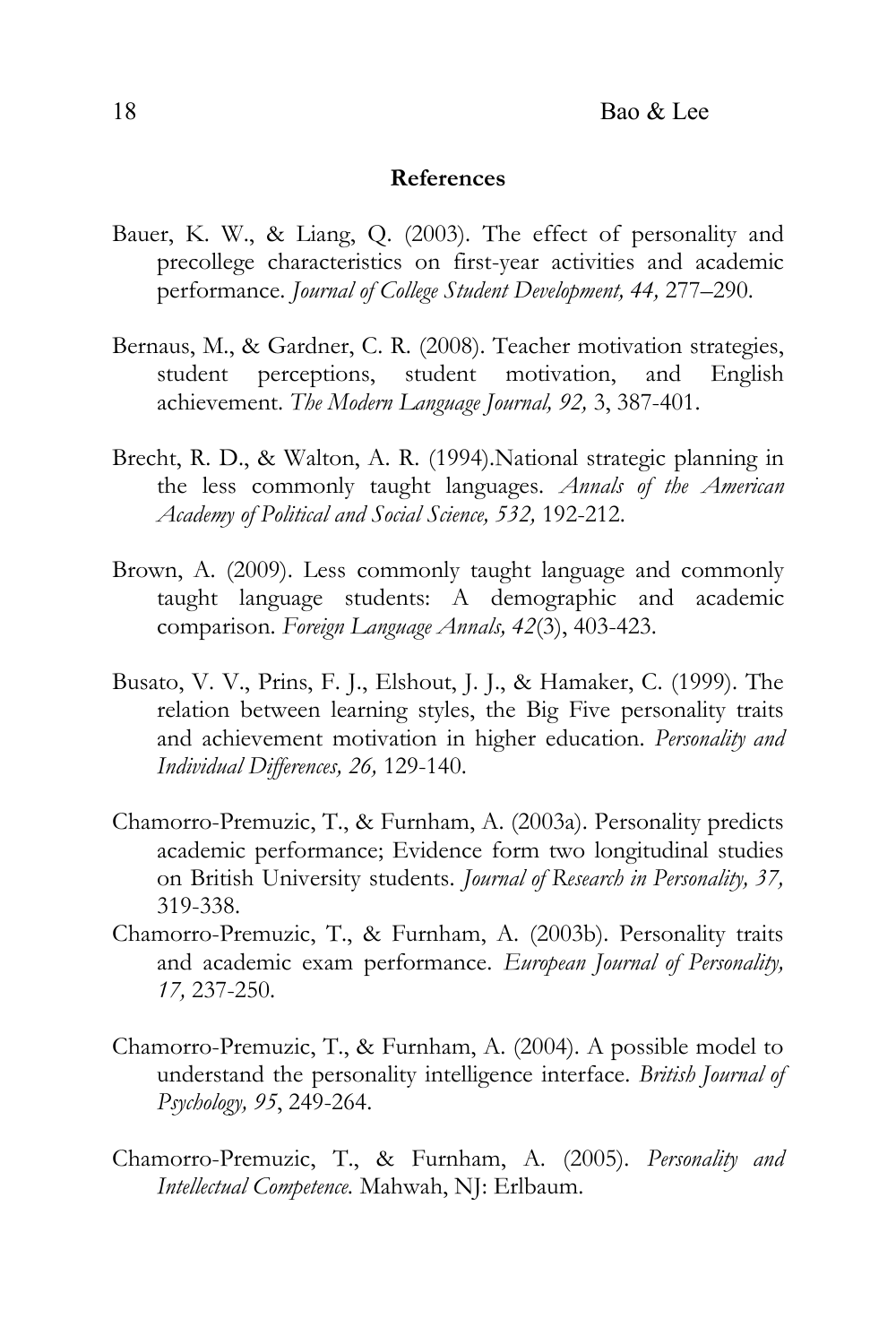- Clark, M.H., & Schroth, C. A. (2010). Examining relationships between academic motivation and personality among college students. *Learning and Individual Differences, 20,* 19-24.
- Conard, M. A. (2006). Aptitude is not enough: How personality and behavior predict academic performance. *Journal of Research in Personality, 40,* 339–346.
- de Fruyt, F., & Mervielde, I. (1996). Personality and interests as predictors of educational streaming and achievement. *European Journal of Personality, 10,* 405–425.
- Dőrnyei, Z. (2005). *The Psychology of the Language Learner: Individual Differences in Second Language Acquisition*. Mahwah, NJ: Erlbaum.
- Dőrnyei, Z. (2009). The L2 motivational self system. In Z. Dőrnyei, & E. Ushioda (Eds.), *Motivation, Language Identity and L2 Self* (pp. 9-42). Tonawanda, NY: Multilingual Matters.
- Duff, A., Boyle, E., Dunleavy, K., & Ferguson, J. (2004). The relationship between personality, approach to learning and academic performance. *Personality and Individual Differences, 36,* 1907–1920.
- Ehrman, M. E. & Oxford, R. L. (1995). Cognition plus: Correlates of language learning success. *Modern Language Journal, 79*(1), 67-89.
- Engvik, H. & Føllesdal, H. (2005). The Big Five inventory (BFI) pånorsk. *Journal of the Norwegian Psychological Association*, *42*(2), 128- 129.
- Farsides, T., & Woodfield, R. (2003). Individual differences and undergraduate academic success: The roles of personality, intelligence, and application. *Personality and Individual Differences, 34,* 1225–1243.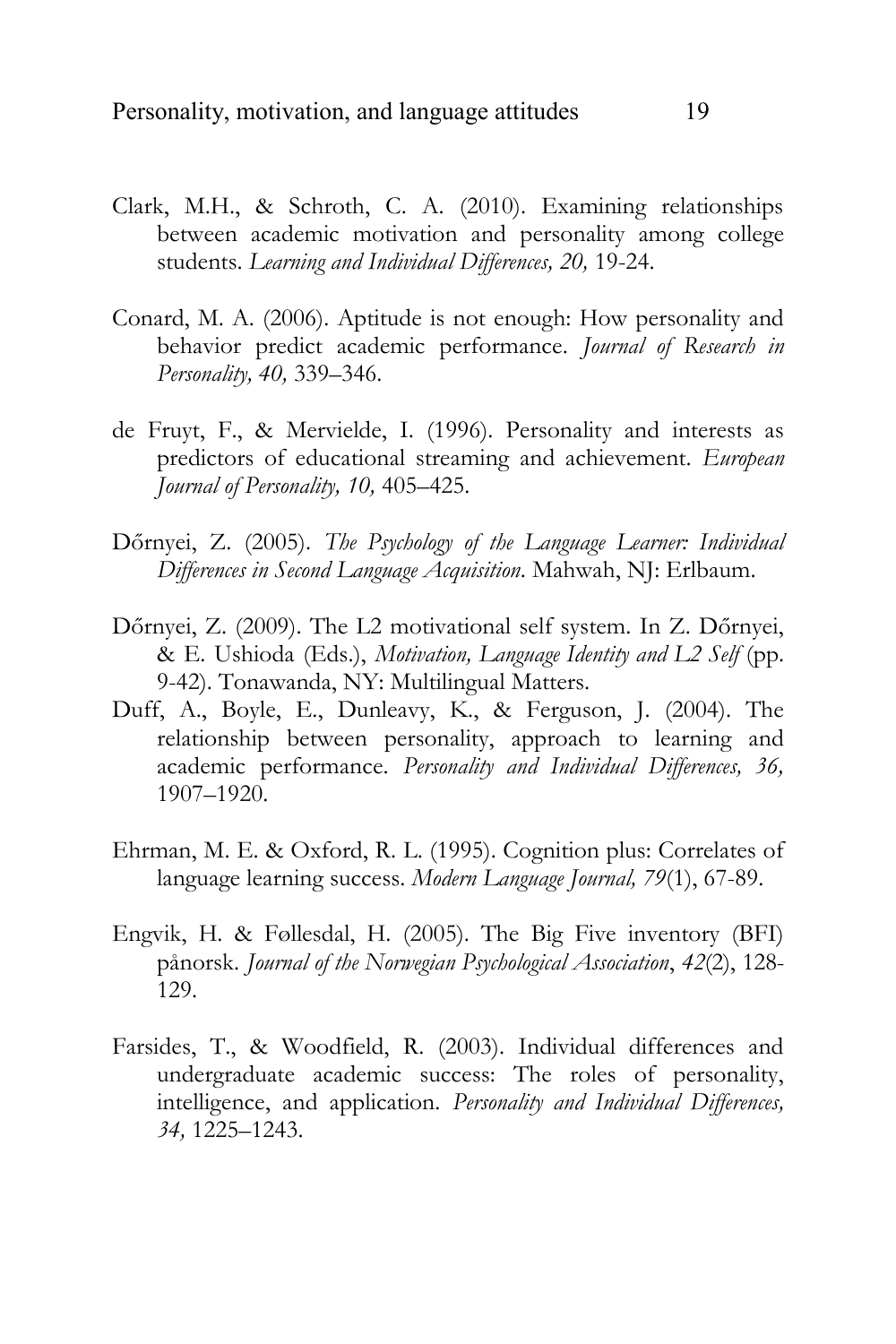- Farsides T., & Woodfield, R. (2006). Individual and gender differences in 'good' and 'first class' undergraduate degree performance. *British Journal of Psychology, 98,* 467-483.
- Furman, N., Goldberg, D., & Lusin, N. (2007). Enrollments in languages other than English in United States institutions of higher education. *Modern Language Association of America,* 1-28.
- Furnham, A., Monsen, J., & Ahmetoglu, G. (2009). Typical intellectual engagement, Big Five personality traits, approaches to learning and cognitive ability predictors of academic performance. *British Journal of Educational Psychology, 79*, 769-782.
- Furnham, A., Swami, V., Aertche, A., & Chamorro-Premuzic, T. (2008). Cognitive ability, learning approaches and personality correlates of general knowledge. *Educational Psychology, 28,* 427- 437.
- Ganschow, L., Javorshy, J., Sparks, R. L., Skinner, S., Anderson, R., & Patton, J. (1994). Differences in language performance among high-, average-, and low-anxious college foreign language learners. *The Modern Language Journal, 78,* 41-55.
- Gardner, R. C. (1985). *Social Psychology and Second Language Learning: The Role of Attitudes and Motivation*. London: Edward Arnold.
- Gardner, R. C., & Lambert, W.E. (1972). *Attitudes and Motivation in Second Language Learning*. Rowley, MA: Newbury House.
- Gardner, R. C., & Lambert, W. E. (1959). Motivational variables in second-language acquisition. *Canadian. Journal of. Psychology., 13*(4), 266-272.
- Gardner, R. C., & MacIntyre, P. D. (1993). On the measurement of affective variables in second language learning. *Language Learning, 43*(2), 157-194.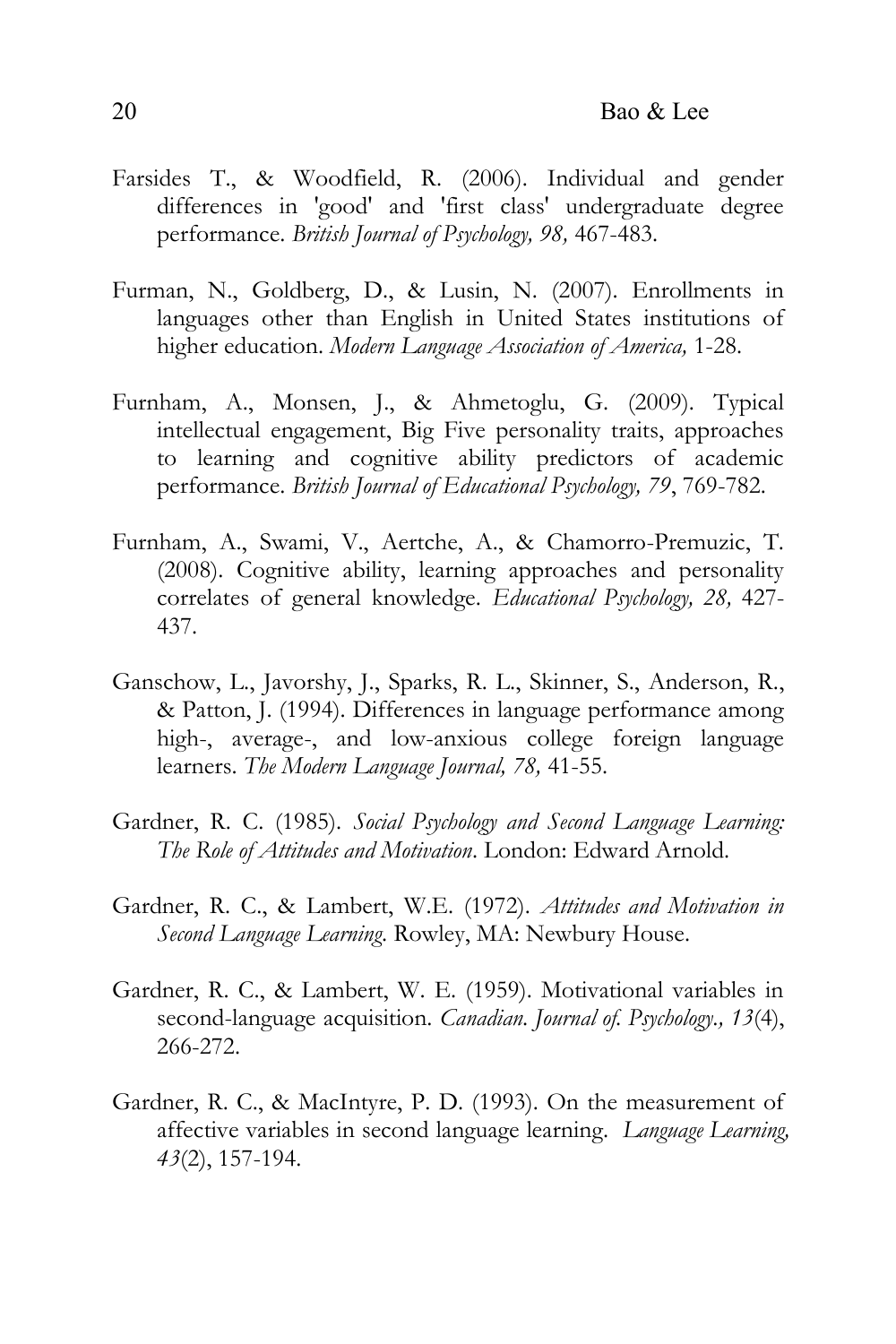- Ging, D. F. (1994). Teaching critical languages in public schools. *Theory into Practice*, *33*(1), 46-53.
- Goff, M., & Ackerman, P. L. (1992). Personality–intelligence relations: Assessment of typical intellectual engagement. *Journal of Educational Psychology, 84,* 537–552.
- Inbar, O., Donitsa, S., & Shohamy, E. (2001). Students' motivation as a function of language learning: The teaching of Arabic in Israel. In Z. Dornyei & R. Schmidt (Eds.), *Motivation and Second Language Acquisition* (pp. 297-311). Honolulu: University of Hawai'i Press.
- John, O.P., & Srivastava, S. (1999). The Big Five trait taxonomy: History, measurement, and theoretical perspectives. In L. A. Pervin & O. P. John (Eds), *Handbook of Personality; Theory and Research* (2nd ed., pp. 102-138)*.* New York: Guilford Press.
- Joseph, B. D. (2006). L*inguistics and the Teaching of the Less-Commonly Taught Languages.* Retrieved June 28, 2012, from <http://www.seelrc.org/glossos/issues/9/joseph.pdf>
- Komatsu, R. (1969). Nihonban MPI no sakusei to sono kentoo [Toward a Japanese version of the Mudsley Personality Inventory]. In MPI kenkyuu kai [MPI Research Association] (Eds.), *Shin Seikaku Kensa Hoo-Moozurei Seikaku Kensa* [New Measurement of Personality -Maudsley Personality Inventory]. Tokyo: Seishin Shobo.
- Landra, K., Pullmann, H., & Allick, J. (2007). Personality and intelligence as predictors of academic achievement. *Personality and Individual Differences, 42,* 441-451.
- Lee, J. S. (2005). Through the learners' eyes: Reconceptualizing the heritage and non-heritage learner of the less commonly taught languages. *Foreign Language Annals, 38*(4), 554-563.
- Lievens, F., Coetsier, P., de Fruyt, F., & de Maeseneer, J. (2002). Medical students' personality characteristics and academic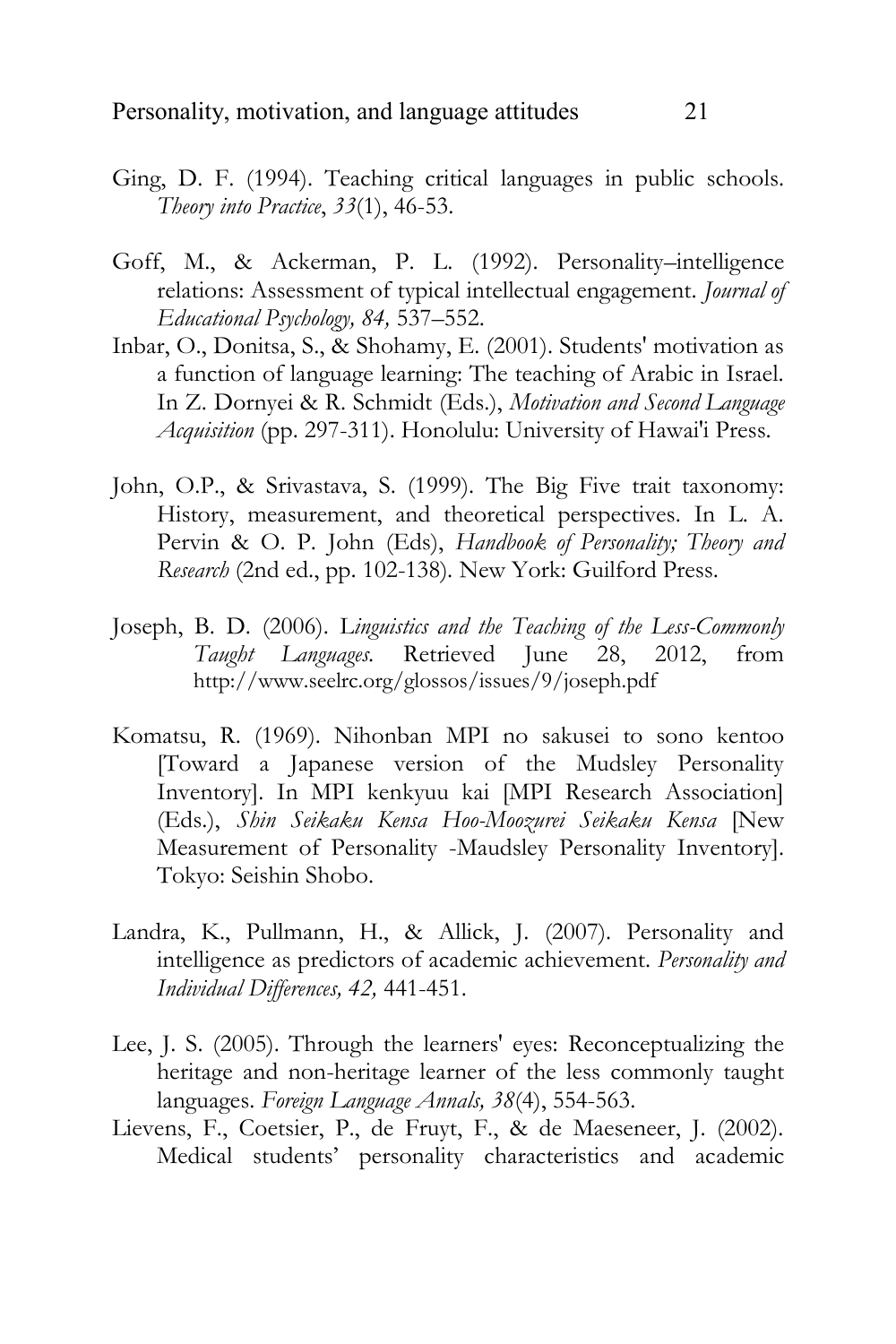performance: A five-factor model perspective. *Medical Education, 36,* 1050–1056.

- Mizuguchi, K., Shimonaka, J., & Nakazato, K. (1991). *Nihonban STAI Jyootai Tokusei Fuan Kensa Shiyoo Tebiki* [Manual of the Japanese State-Trait Anxiety Inventory]. Tokyo: Sankyobo.
- Norman, W. T. (1963). Toward an adequate taxonomy of personality attributes; Replicated factor structure in peer nomination personality ratings. *Journal of Abnormal and Social Psychology, 66,*  574-583.
- O'Connor, M. C. & Paunonen, S. V. (2007). Big five personality predictors of post-secondary academic performance. *Personality and Individual Differences, 43,* 971-990.
- Onwuegbuzie, A. J., Bailey, P., & Daley, C. E. (2001).Cognitive, affective, personality, and demographic predictors of foreignlanguage achievement. *The Journal of Educational Reseach, 94,* 3-15.
- Oya, T., Manalo, E., & Greenwood, J. (2004). The influence of personality and anxiety on the oral performance of Japanese speakers of English. *Applied Cognitive Psychology, 18,* 841-855.
- Papi, M. (2010). The L2 motivational self system, L2 anxiety, and motivated behavior: A structural equation modeling approach. *System, 38,* 467-479.
- Paunonen, S. V. (1998). Hierarchical organization of personality and prediction of behavior. *Journal of Personality and Social Psychology, 74,* 538–556.
- Phillips, P., Abraham, C., & Bond, R. (2003). Personality, cognition, and university students' examination performance. *European Journal of Personality, 17*, 435–448.
- Ramage, K. (1990). Motivational factors and persistence in foreign language study. *Language Learning, 40*(2), 189-219.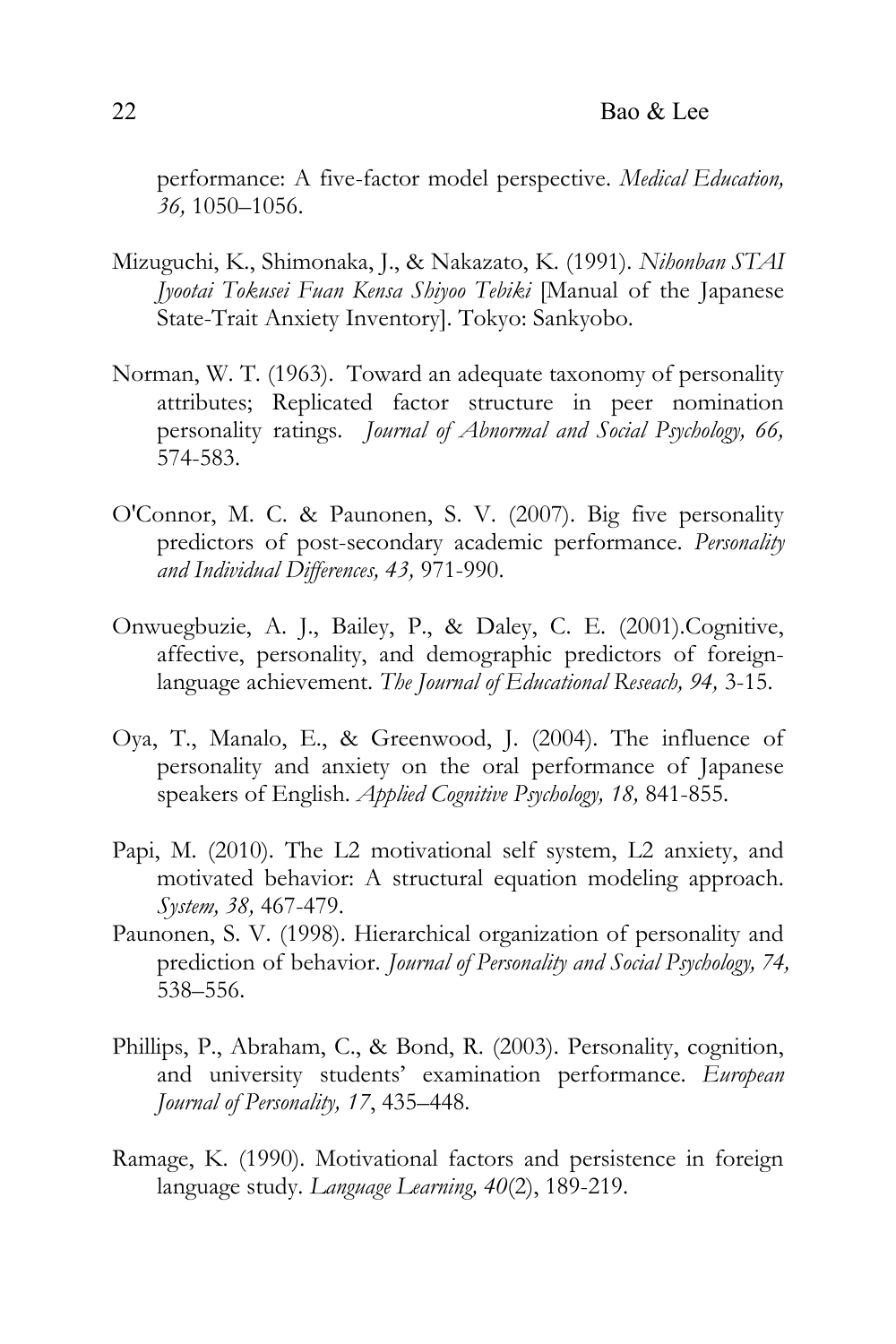- Ramsdal, G. (2008). Differential relations between two dimensions of self-esteem and the Big Five. *Scandinavian Journal of Psychology, 49*(4), 333-338.
- Report of the MLA task force on the less commonly taught languages (2006). *Foreign Language Annals, 11*(6), 641-645.
- Ridgell, S. D., & Lounsbury, J. W. (2004). Predicting academic success: General intelligence, "Big Five" personality traits, and work drive. *College Student Journal, 38*(4), 607-618.
- Rothstein, M. G., Paunonen, S. V., Rush, J. C., & King, G. A. (1994). Personality and cognitive ability predictors of performance in graduate business school. *Journal of Educational Psychology, 86,* 516- 530.
- Tafarodi, R. W. & Swann W. B., Jr. (1995). Self-liking and selfcompetence as dimensions of global self-esteem: Initial validation of a measure. *Journal of Personality Assessment*, *65*(2), 322-342.
- Tremblay, P. F., Goldberg, M. P., & Gardner, R.C. (1995).Trait and state motivation and the acquisition of Hebrew vocabulary. *Canadian Journal of Behavioral Science, 27*(3), 356-370.
- Ueno, J. (2005). An analysis of learner motivation of less commonly taught languages. *Journal of the National Council of Less Commonly Taught Language, 2,* 45-72.
- Wolfe, R. N., & Johnson, S. D. (1995). Personality as a predictor of college performance. *Educational and Psychological Measurement, 55,* 177-185.
- Yu, B. (2010). Learning Chinese abroad: The role of language attitudes and motivation in the adaptation of international students in China. *Journal of Multilingual and Multicultural Development, 30*(3), 301-321.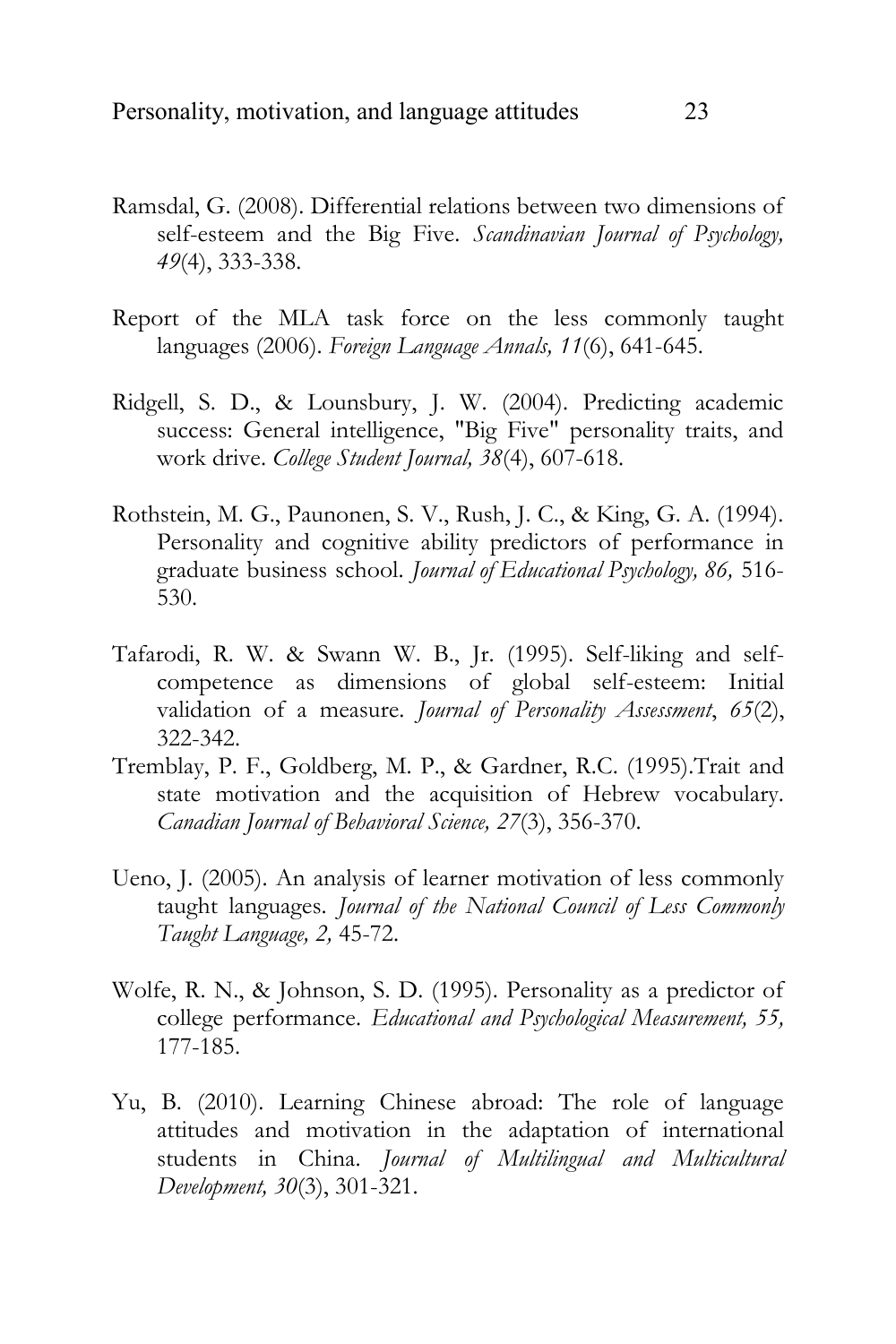Zuckerman, M., Eysenck, S., & Eysenck, J. H. (1978). Sensation seeking in England and America: Cross-cultural, age, and sex comparisons. *Journal of Consulting and Clinical Psychology, 46*(1), 139- 149.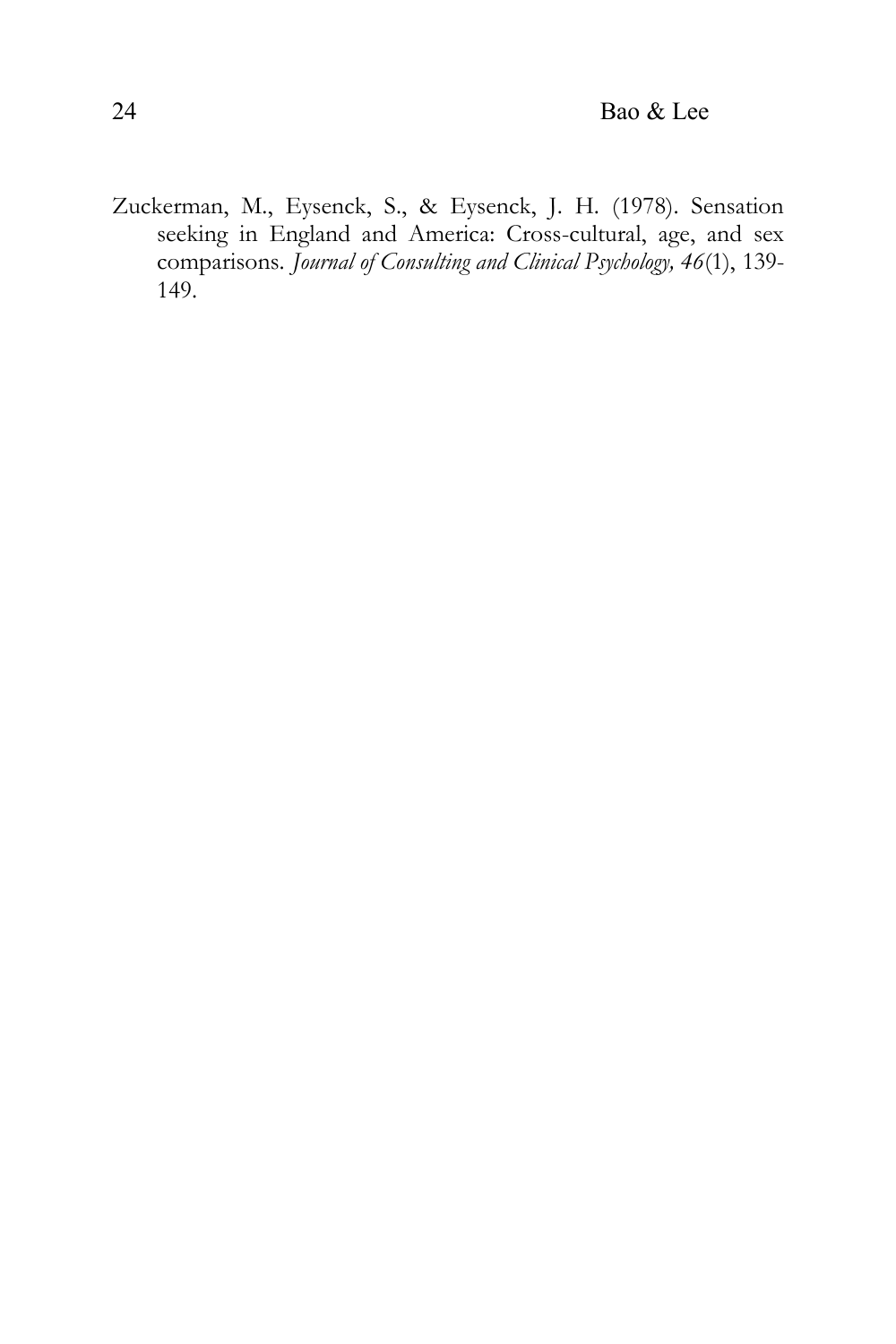| Dimension         | Definition                                                                                                                                                                                                                                   | Examples<br>from the 44<br>items                         |
|-------------------|----------------------------------------------------------------------------------------------------------------------------------------------------------------------------------------------------------------------------------------------|----------------------------------------------------------|
| Extroversion      | is an energetic approach toward the<br>social and material world. It includes<br>traits such as sociability, activity,<br>assertiveness, and positive<br>emotionality                                                                        | "Generates a<br>lot of<br>enthusiasm."                   |
| Agreeableness     | contrasts a pro-social and communal<br>orientation toward others with<br>antagonism and includes traits such<br>as altruism, tender-mindedness,<br>trust, and modesty                                                                        | "Likes to<br>cooperate<br>with others."                  |
| Conscientiousness | describes socially prescribed impulse<br>control that facilitates goal directed<br>behavior, such as thinking before<br>acting, delaying gratification,<br>following norms and rules, and<br>planning, organizing, and prioritizing<br>tasks | "Makes<br>plans and<br>follows<br>through with<br>them." |
| Neuroticism       | contrasts emotional stability and<br>even-temperedness with negative<br>emotionality, such as feeling anxious,                                                                                                                               | "Worries a<br>lot."                                      |
| Openness          | nervous, sad, and tense<br>describes the breadth, depth,<br>originality, and complexity of an<br>individual's mental and experiential<br>life                                                                                                | "Is original,<br>comes up<br>with new<br>ideas."         |

Table 1. BFI dimensions, definitions and examples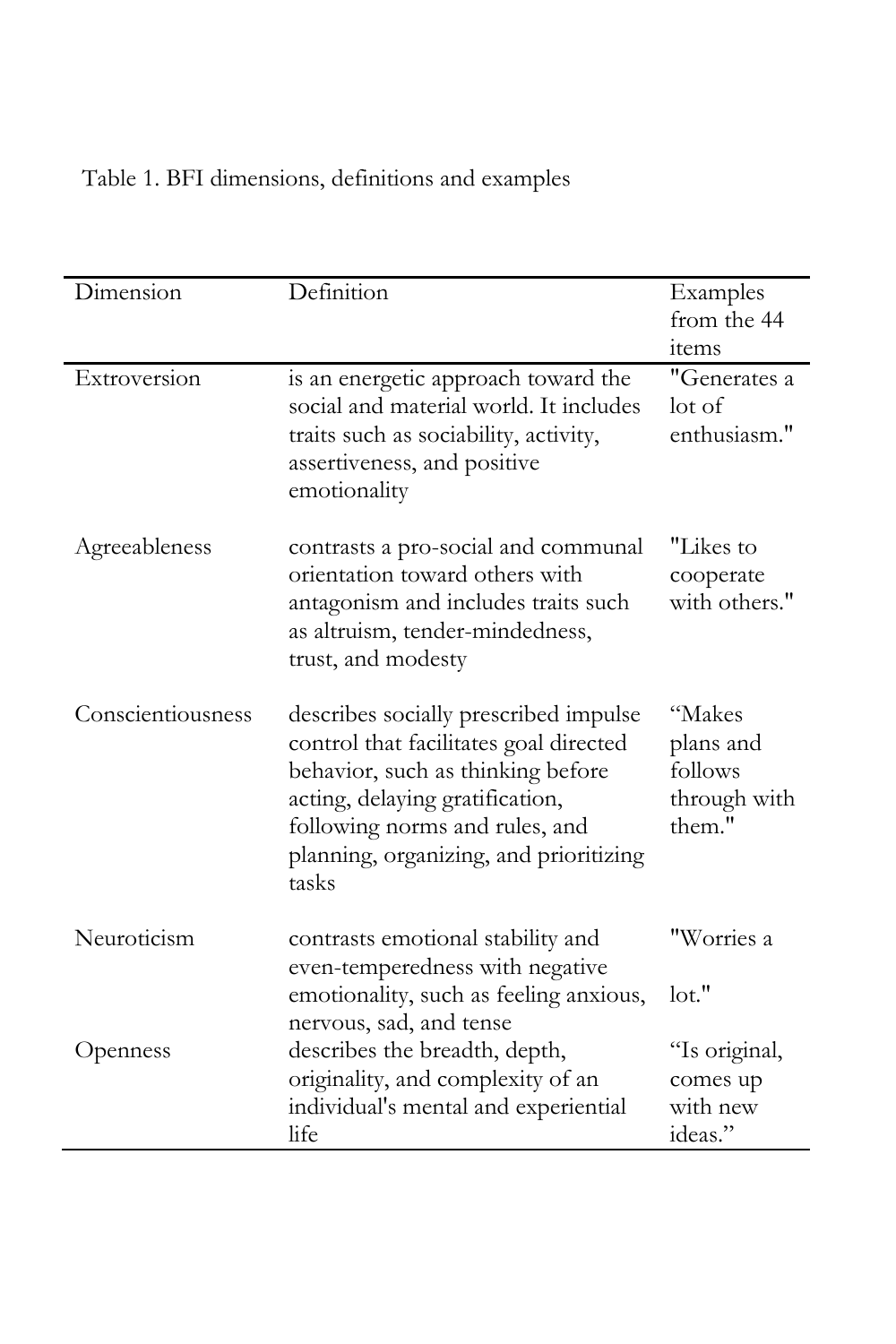| Dimensions                                       | Components                                                                                                    | Examples                                                                                                                                                                                  |
|--------------------------------------------------|---------------------------------------------------------------------------------------------------------------|-------------------------------------------------------------------------------------------------------------------------------------------------------------------------------------------|
| Integrativeness                                  | Attitudes toward the<br>target language group;<br>Interest in foreign<br>language; Integrative<br>orientation | "My attitude toward the<br>foreign language (FL)<br>speaking people is"<br>"My interest in FL is"<br>"My motivation to learn<br>FL in order to interact<br>with FL speaking people<br>is" |
| Attitudes<br>toward the<br>learning<br>situation | teacher and class<br>evaluation                                                                               | "My attitude toward my<br>target language (TL)<br>teacher is"<br>"My attitude toward my<br>TL course is"                                                                                  |
| Motivation of<br>the target<br>language          | Motivation intensity;<br>Desire to learn the<br>target language;<br>Attitudes to learn the<br>target language | "My attitude toward<br>learning TL is"<br>"My desire to learn TL<br>is''<br>"My motivation to learn<br>TL is"                                                                             |
| Language<br>anxiety                              | The target language<br>class anxiety; The<br>target language use<br>anxiety                                   | "I worry about speaking<br>in my TL class"<br>"I worry about speaking<br>TL outside of class"                                                                                             |
| Instrumental<br>orientation of<br>the target     |                                                                                                               | "My motivation to learn<br>TL to practical purposes<br>(e.g., to get a good job)                                                                                                          |

Table 2. mini-AMTB dimensions, components and examples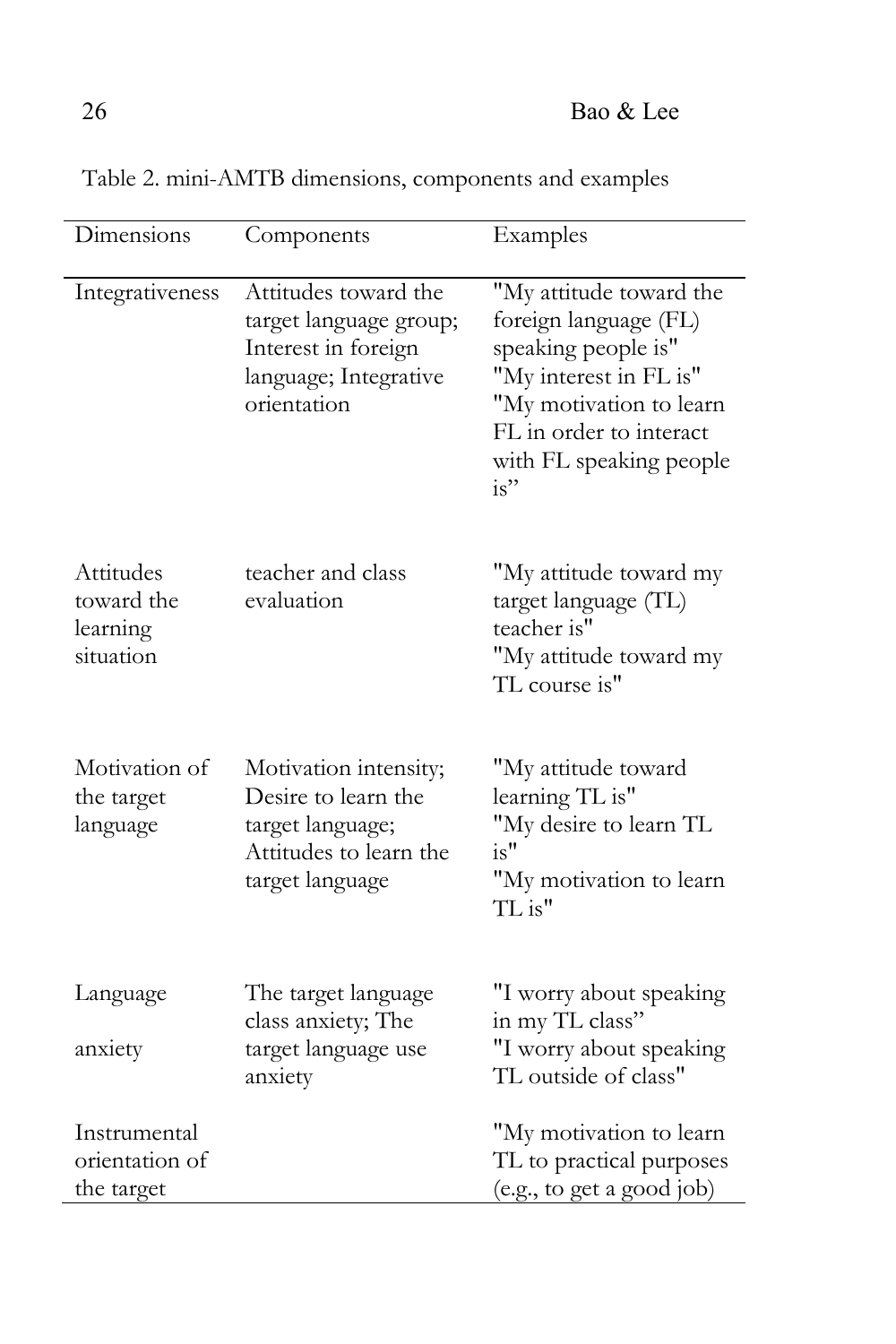| ۰. |
|----|
|    |

language is"

Parental encouragement

"My parents encourage

me to learn FL"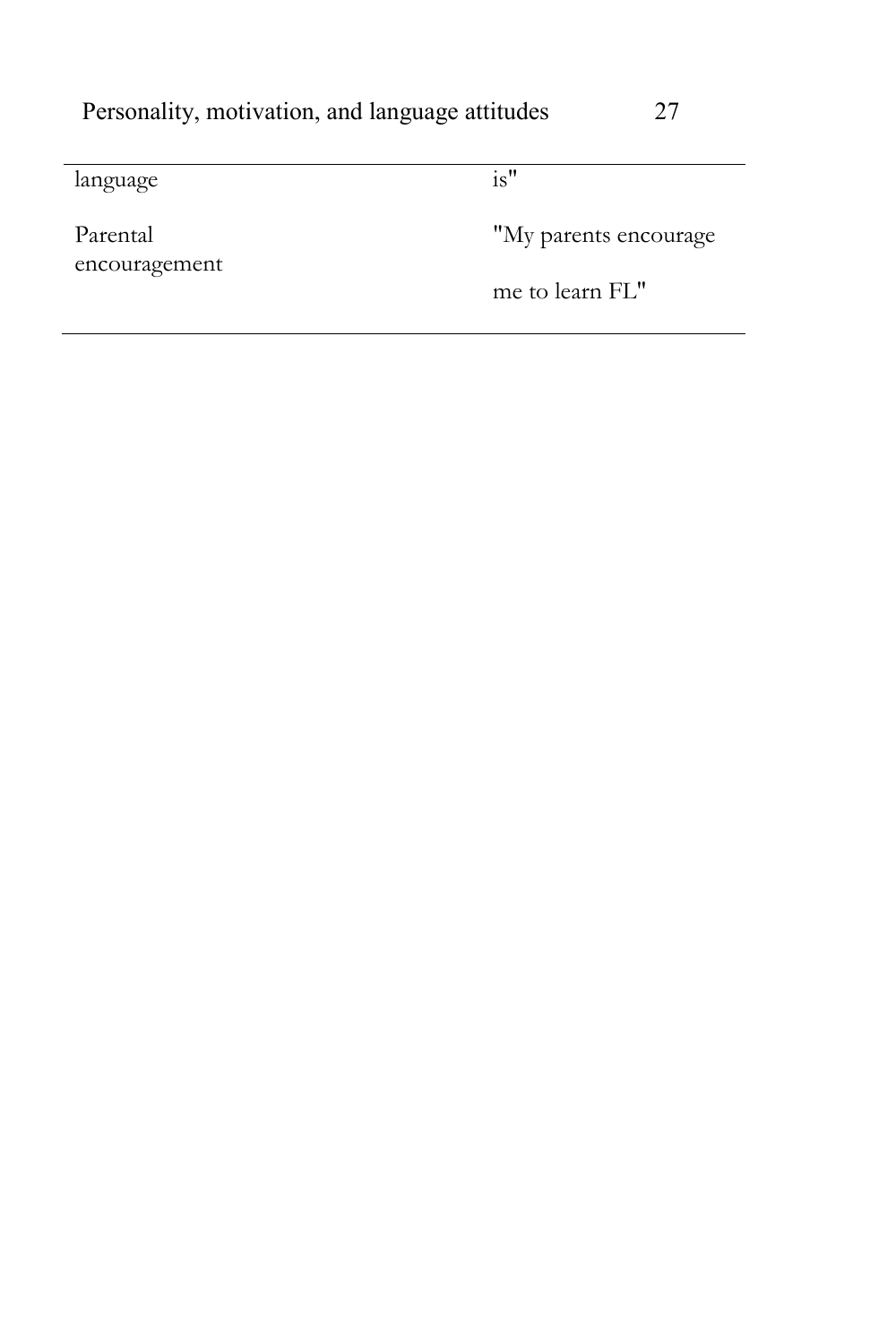| Openness                      | Neuroticism                     |
|-------------------------------|---------------------------------|
| Q.2 "Is original, comes up    | Q. 1 "Is depressed, blue"       |
| with new ideas"               |                                 |
| Q.4 "Is curious about many    | Q. 3 "Is relaxed, handles       |
| different things"             | stress well"                    |
| Q.6 "Is ingenious, a deep     | Q. 5 "Can be tense"             |
| thinker"                      |                                 |
| Q. 8 "Has an active           | Q. 7 "Worries a lot"            |
| imagination"                  |                                 |
| Q. 10 "Is inventive"          | Q. 9 "Is emotionally stable,    |
|                               | not easily upset"               |
| Q. 12 "Values artistic,       | Q. 11 "Can be moody"            |
| aesthetic experiences"        |                                 |
| Q. 14 "Prefers work that is   | Q. 13 "Remains calm in tense    |
| routine"                      | situations"                     |
| Q. 16 "Likes to reflect, play | Q. 15 "Gets nervous easily"     |
| with ideas"                   |                                 |
| Q. 17 "Has few artistic       | Q. 18 "Is sophisticated in art, |
| interests"                    | music, or literature"           |

Table 3. Questions of openness to experience and neuroticism in BFI \*

\*Reversed scales were applied in questions 3, 9, 13, 14 and 17.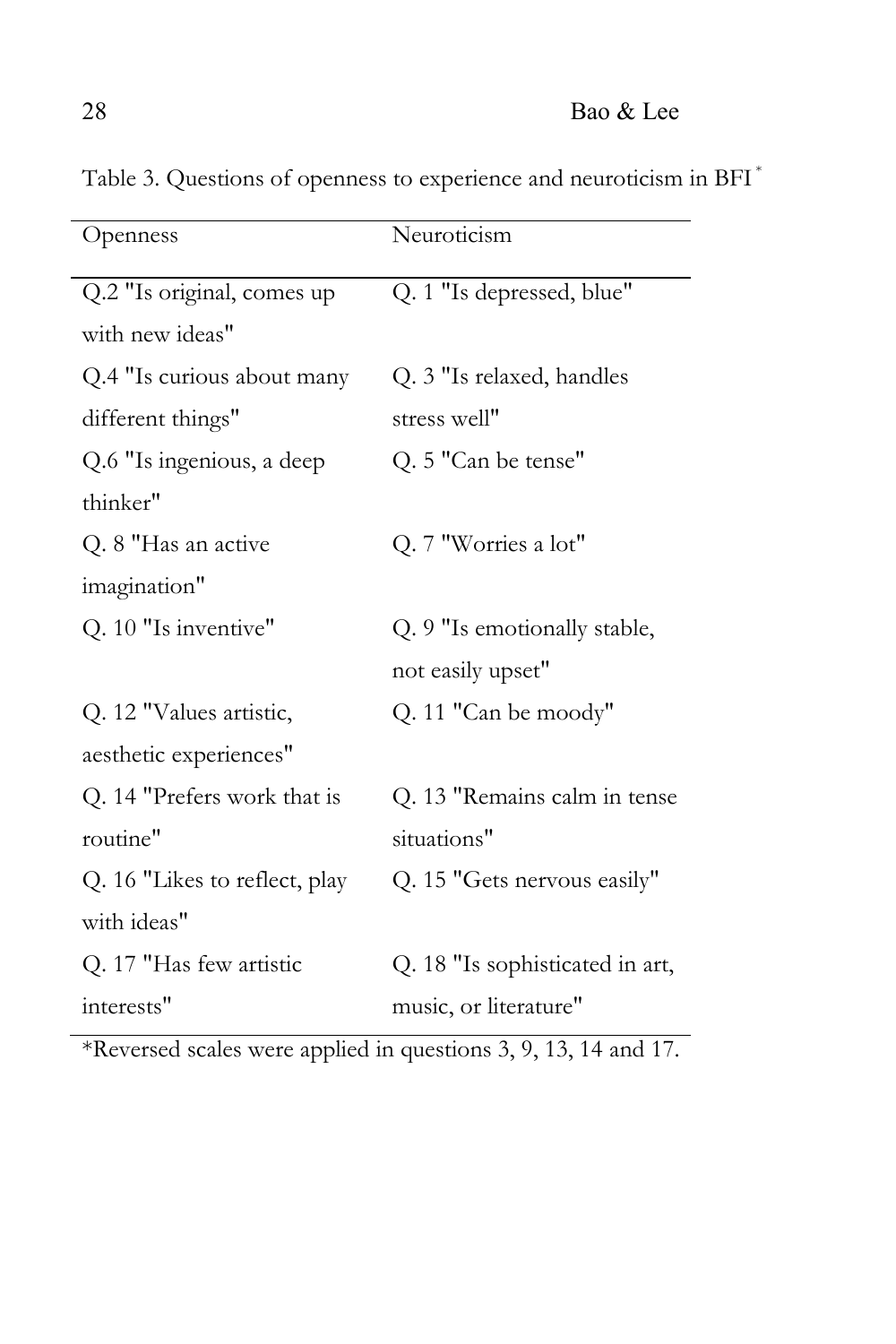Table 4. Correlations among academic performance, personality traits, motivation and language attitudes in CTLs

|                      |                 |         |            |           | Instrume             |                                         |
|----------------------|-----------------|---------|------------|-----------|----------------------|-----------------------------------------|
|                      |                 | FL      |            |           | ntal                 | Parental                                |
|                      |                 | GP      |            |           |                      | Attitu- Motivati orientatio encourageme |
|                      |                 | А       | des        | on        | n                    | nt                                      |
| Overall              | Pearson         | $.833*$ |            |           |                      |                                         |
|                      |                 |         |            |           |                      |                                         |
| <b>GPA</b>           | Correlation     |         |            |           |                      |                                         |
|                      | Sig. (2-tailed) | .000    |            |           |                      |                                         |
|                      |                 |         |            |           |                      |                                         |
| Neuroticism Pearson  |                 |         |            |           | $-.425$ <sup>*</sup> |                                         |
|                      | Correlation     |         |            |           |                      |                                         |
|                      | Sig. (2-tailed) |         |            |           | .034                 |                                         |
| Integrativen Pearson |                 |         | $558^{**}$ | $.872**$  | $.477$ <sup>*</sup>  |                                         |
| ess                  | Correlation     |         |            |           |                      |                                         |
|                      | Sig. (2-tailed) |         | .004       | .000      | .016                 |                                         |
| Openness             | Pearson         |         |            |           |                      | $399^*$                                 |
|                      | Correlation     |         |            |           |                      |                                         |
|                      | Sig. (2-tailed) |         |            |           |                      | .048                                    |
| Attitudes            | Pearson         |         |            | $.514***$ |                      |                                         |
|                      | Correlation     |         |            |           |                      |                                         |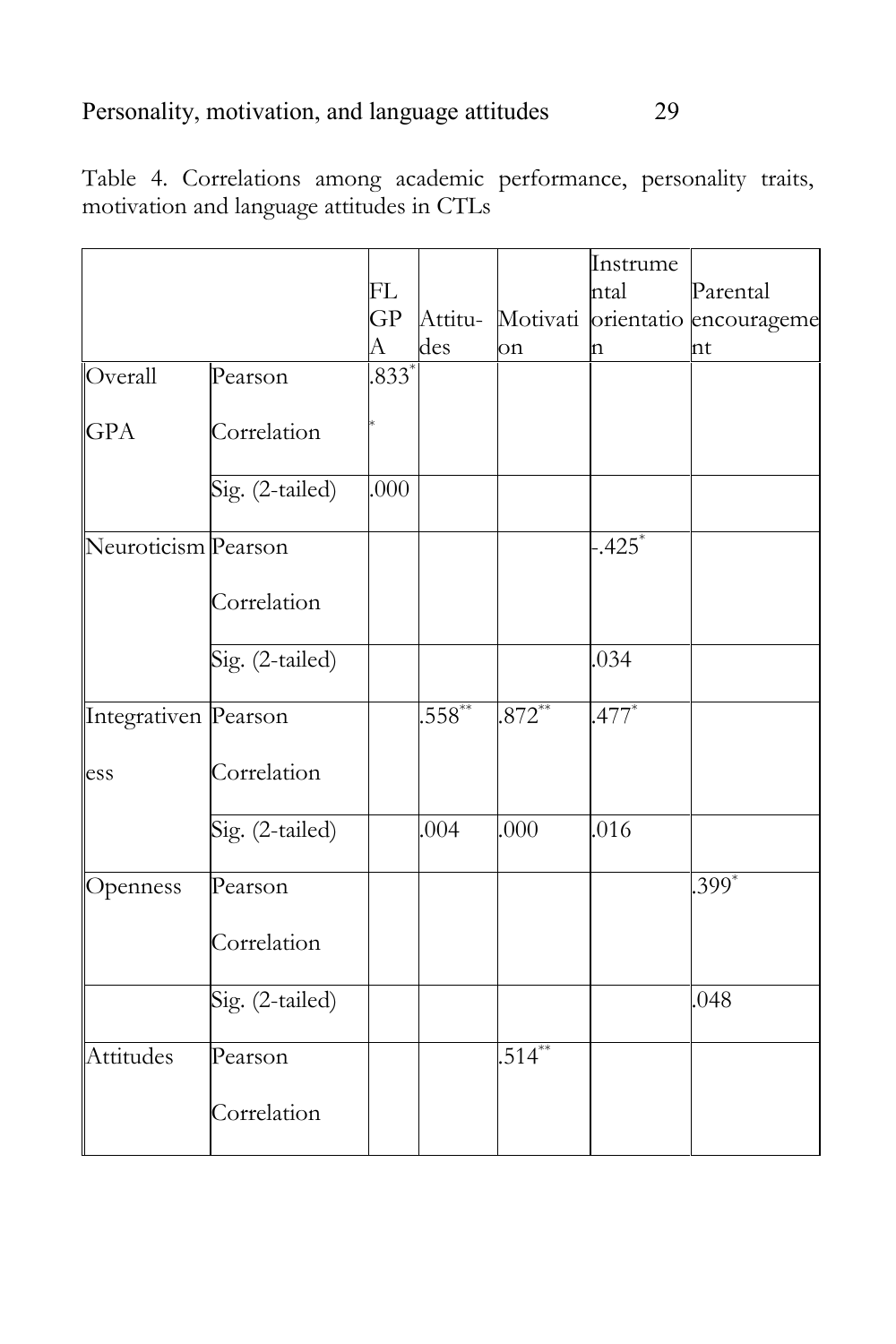|                     | Sig. (2-tailed) |  | .009 |         |                     |
|---------------------|-----------------|--|------|---------|---------------------|
| Motivation          | Pearson         |  |      | $.409*$ | $.417*$             |
|                     | Correlation     |  |      |         |                     |
|                     | Sig. (2-tailed) |  |      | .043    | .038                |
| InstrumentalPearson |                 |  |      |         | $.459$ <sup>*</sup> |
| orientation         | Correlation     |  |      |         |                     |
|                     | Sig. (2-tailed) |  |      |         | .021                |

\*\* indicates significant correlations at the 0.01 level (2-tailed). \* indicates significant correlation at the 0.05 level (2-tailed).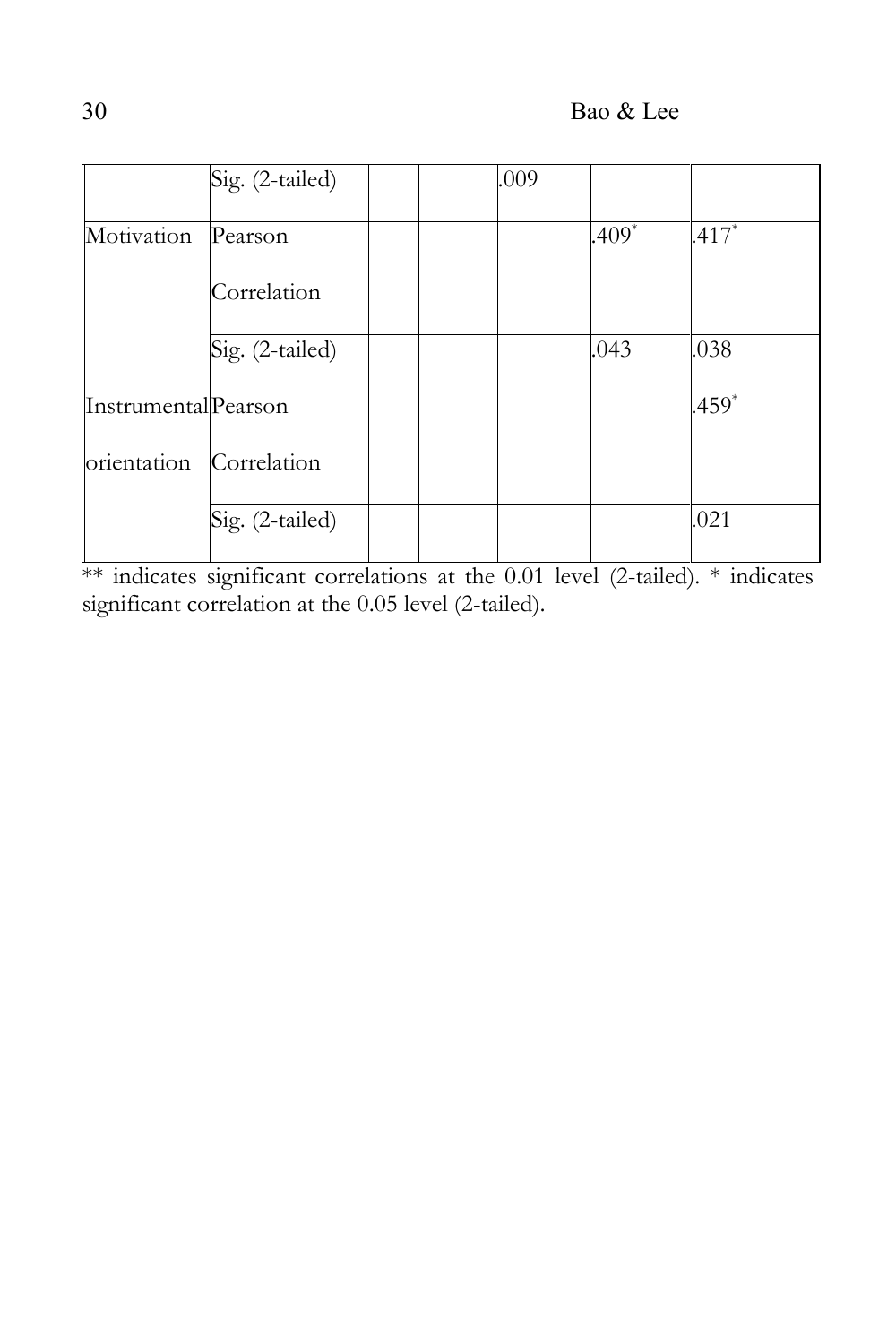|                         |                 | FL      |          |                          |                      | Integrati |
|-------------------------|-----------------|---------|----------|--------------------------|----------------------|-----------|
|                         |                 |         |          | GPA Attitudes Motivation |                      | veness    |
| Overall GPA             | Pearson         | $.532*$ |          |                          |                      |           |
|                         | Correlation     |         |          |                          |                      |           |
|                         | Sig. (2-tailed) | .028    |          |                          |                      |           |
| Neuroticism             | Pearson         |         | $-.511*$ |                          | $-.585$ <sup>*</sup> |           |
|                         | Correlation     |         |          |                          |                      |           |
|                         | Sig. (2-tailed) |         | .036     |                          | .014                 |           |
| Integrativeness Pearson |                 |         | $.575*$  | $.889**$                 |                      |           |
|                         | Correlation     |         |          |                          |                      |           |
|                         | Sig. (2-tailed) |         | .016     | .000                     |                      |           |

Table 5. Correlations among academic performance, personality traits, motivation and language attitudes in LCTLs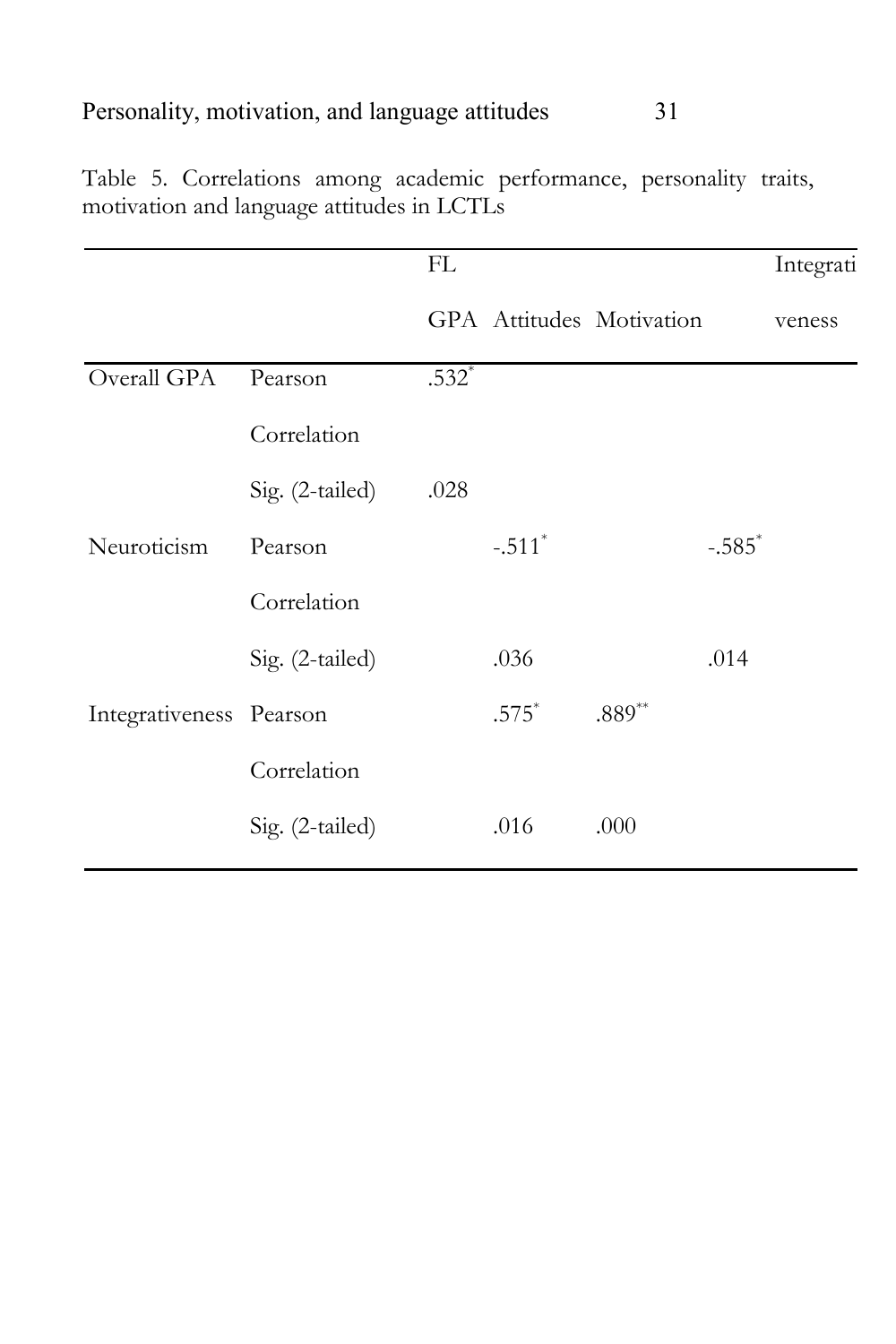Table 6. Correlations among academic performance, personality traits, motivation, and language attitudes in NFLs

|                 |                               |                      |          |                               | Parental     |
|-----------------|-------------------------------|----------------------|----------|-------------------------------|--------------|
|                 |                               |                      |          | Integrati Motiva Instrumental | encourage    |
|                 |                               | veness               | tion     | orientation                   | ment         |
|                 | Overall Pearson Correlation   | $-.514$ <sup>*</sup> |          | $.502^*$                      |              |
| GPA             | Sig. (2-tailed)               | .035                 |          | .040                          |              |
|                 | Integrati Pearson Correlation |                      | $.820**$ |                               |              |
|                 | veness Sig. (2-tailed)        |                      | .000     |                               |              |
| $Open-$<br>ness | Pearson Correlation           |                      |          |                               | $-.750^{**}$ |
|                 | Sig. (2-tailed)               |                      |          |                               | (000)        |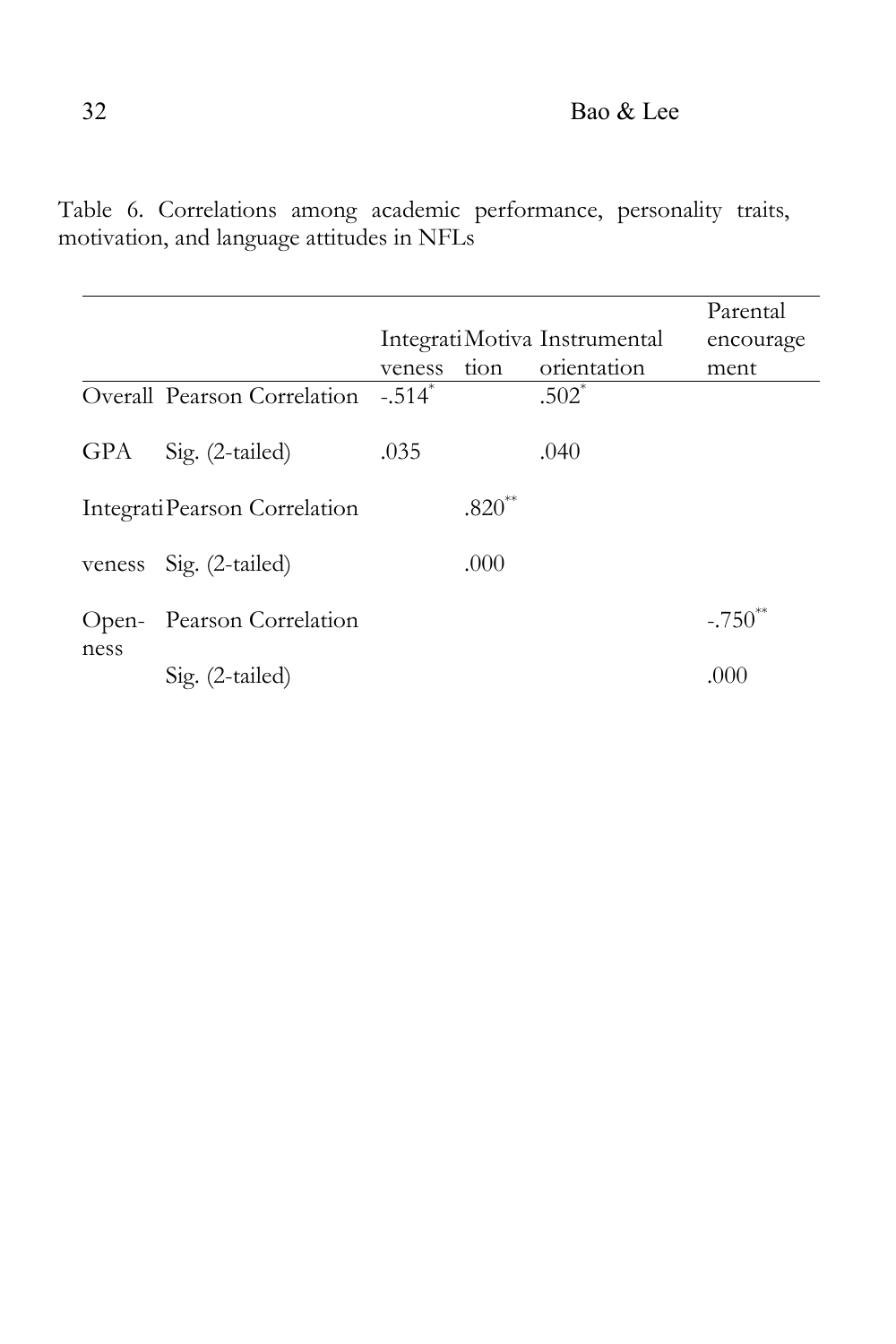Table 7. Descriptive analysis of integrativeness, attitudes toward the learning situation, motivation of the target language, language anxiety, instrumental orientation of the target language, and parental encouragement in the mini-AMTB

| Dimensions           | <b>CTLs</b> | <b>LCTLs</b> | <b>NFLs</b> |
|----------------------|-------------|--------------|-------------|
| Integrativeness      | $M = 3.77$  | $M = 4.37$   | $M = 3.65$  |
|                      | $SD = 1.11$ | $SD = .84$   | $SD = .84$  |
| Attitudes toward the | $M = 3.54$  | $M = 4.17$   |             |
| learning situation   | $SD = 1.22$ | $SD = .99$   |             |
| Motivation of the    | $M = 3.40$  | $M = 4.29$   | $M = 3.61$  |
| target language      | $SD = 1.35$ | $SD = .86$   | $SD = .86$  |
| Language anxiety     | $M = 2.50$  | $M = 2.41$   | $M = 2.47$  |
|                      | $SD = 1.24$ | $SD = .71$   | $SD=1.09$   |
| Instrumental         | $M = 3.12$  | $M = 3.76$   | $M = 3.47$  |
| orientation          | $SD = 1.39$ | $SD = 1.30$  | $SD = 1.39$ |
| Parental             | $M = 2.56$  | $M = 2.41$   | $M = 2.58$  |
| encouragement        | $SD = 1.58$ | $SD = 1.50$  | $SD = 1.49$ |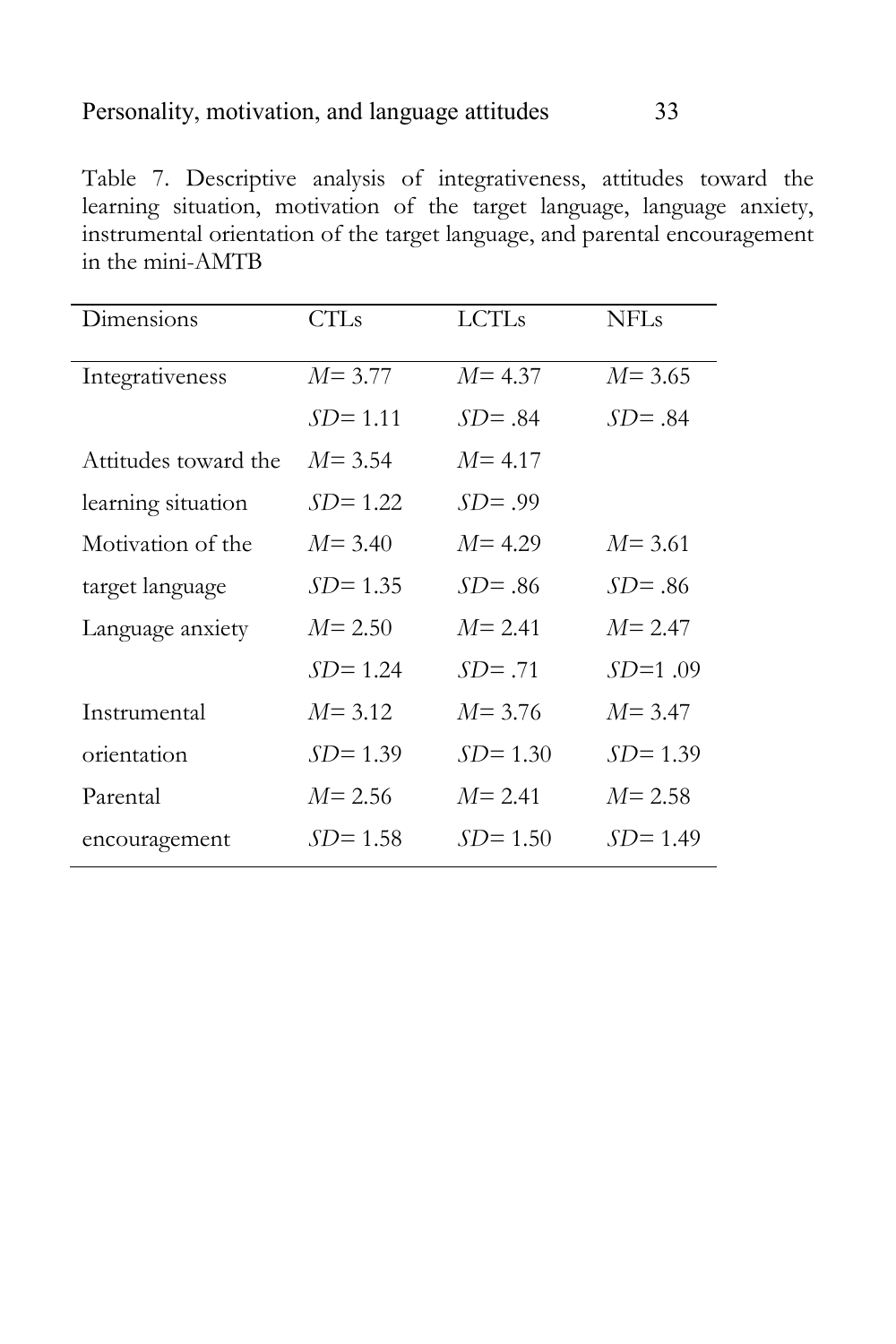

Figure 1. Overall GPA means out of the 4-point grading scale in CTLs, LCTLs and NFLs and foreign language GPA means in CTLs and LCTLs.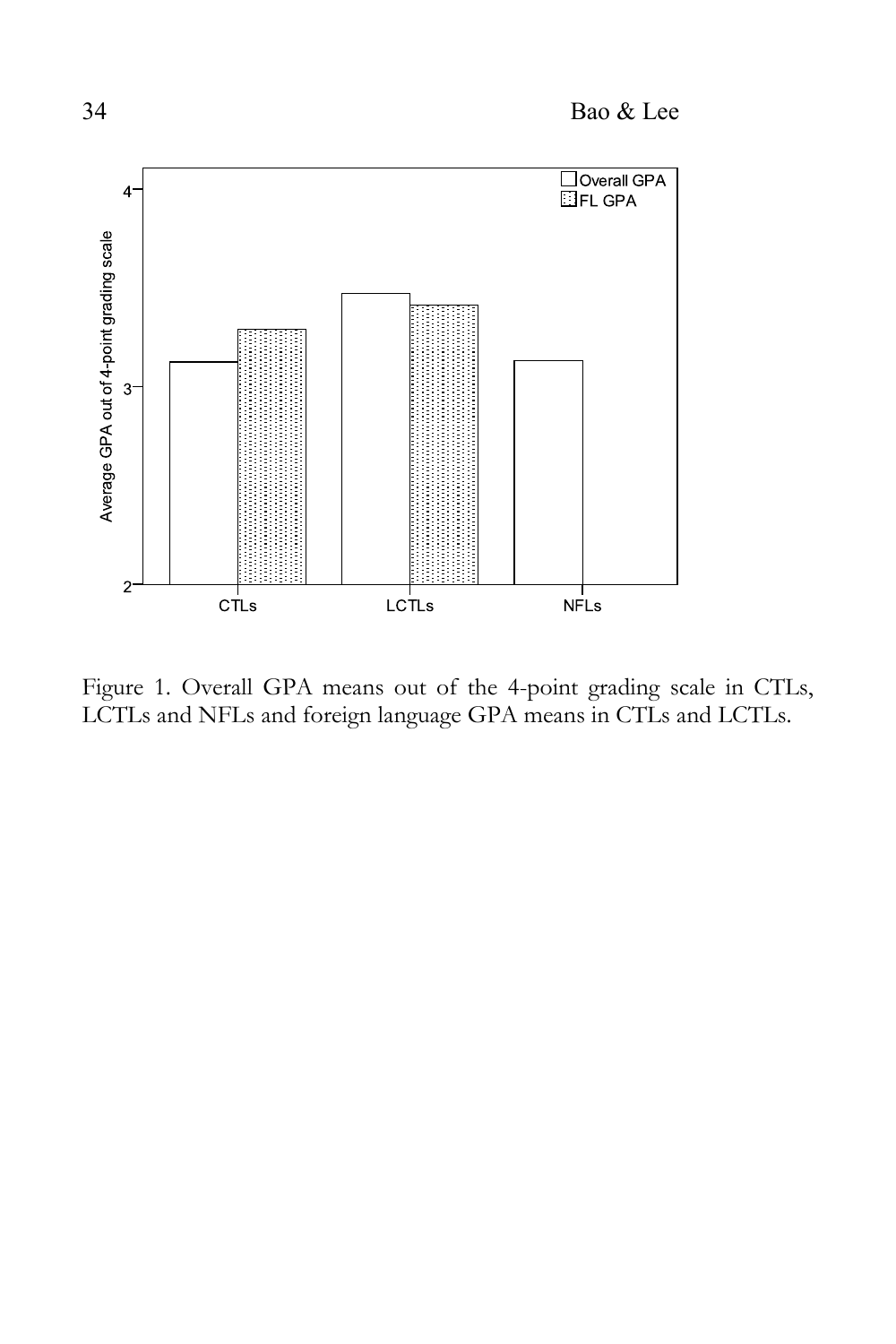

Figure 2. Openness and neuroticism out of the 5-point BFI scale in CTLs, LCTLs and NFLs. \* indicates significant difference at the 0.05 level (2 tailed).